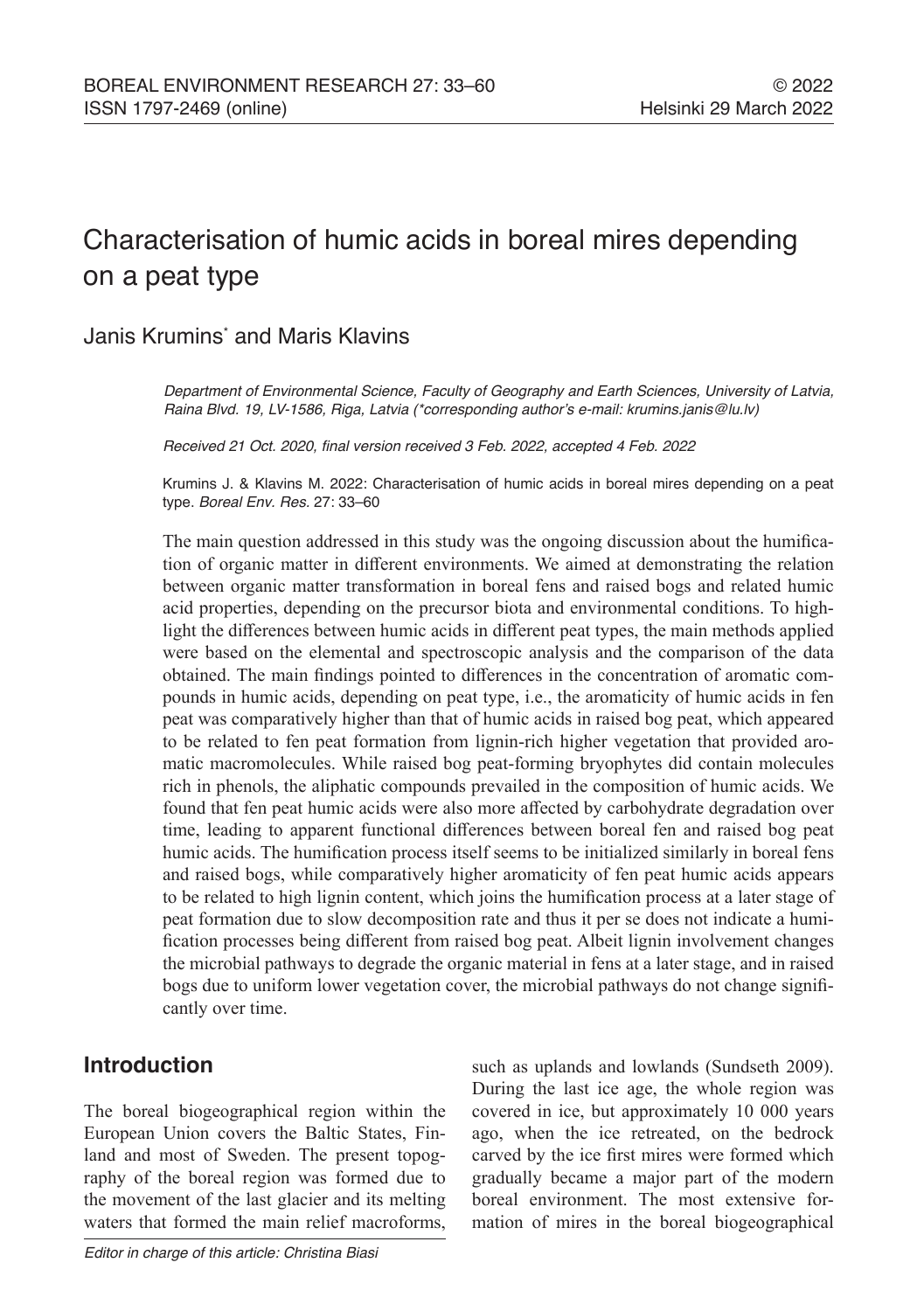region took place in the Boreal period approximately between 8 800 and 7 500 years ago, when the climate in northern Europe became warmer and more continental, allowing mire vegetation to spread and decompose.

Peat may be considered as a slowly renewable energy source, and it is considered a solid fossil fuel rather than a biomass fuel (Seyboth *et al.* 2012). The decomposition and diagenesis of peat-forming plant organic matter over millennia has resulted in the accumulation of carbon (C), making mires one of the major reservoirs for C worldwide, therefore peat humic substances (HSs) are playing a vital role in the global C cycle. It is estimated that mires store approximately one third of the soil organic C on a global scale (Falkowski *et al.* 2000). Studies on the character of HSs within peat of different origins and environmental settings are essential for understanding the biogeochemical cycling of C (Frimmel and Christman 1987).

The formation of peat types is due to varied environmental and climatic settings in mires. In the boreal biogeographical region, whilst mires are distributed throughout the whole region, the area they cover and the diversity of vegetation in them are determined by the geomorphology of the site and local sedimentary cover in the adjacent area and beneath mires, as well as by atmospheric, hydrological and hydrogeological factors. For instance, in Latvia, approximately 35% of mires have formed as fens due to basin fill-in in the relief depressions, while the remaining 75% of mires have formed as raised bogs due to ground paludification on sedimentary rocks with low water permeability. The natural conditions and the biological diversity in Latvian mires essentially are determined by the geographical location of the country near the Baltic Sea, fragmented geological conditions and structured terrain. The climate in Latvia generally is affected by the Atlantic air masses and the Baltic Sea, which altogether cause high atmospheric humidity and moderate temperature regime, which supports mire development. In addition, in January, the range of temperature varies from  $-2.6$ °C to  $-6.6$ °C, but in July, the temperature varies from  $+16.8$ °C to  $+17.6$ °C, while the annual precipitation in Latvia is between 500–800 mm. Meanwhile, the vegetation period is observed when

the daily average temperature exceeds  $+5^{\circ}C$ , which begins in mid-April and lasts for approximately 180–200 days (Kalnina 1995).

Boreal fens are peat-forming mires with major nutrient-rich groundwater and surface water input. High availability of mineral nutrients results in the growth of higher vegetation, rich in lignin and cellulose. In addition, the high nutrient content in fen peat is directly related to decomposition processes in fens, that is — high nutrient content enhances peat decomposition rate. When the organic matter is broken down to humic substances and  $CO<sub>2</sub>$ , a simultaneous release of nutrients is taking place, thus creating a fertile substrate for the development of a new generation of higher vegetation (Bodker *et al.* 2015). Accordingly, fen peat can be described as a complex of disintegrated, moderately-tohighly decomposed higher plant remains with an additional mineral matter content. Varied overall environmental settings in fens, depending on the location, lead to differences in fen peat composition, such as the botanical composition, fibre content and the decomposition degree, as well as in HS content and properties (Bragazza *et al.* 2007). In fact, the fibre content and the decomposition degree of fen peat are essential not only for HS content, but also for the quality and properties of HSs. Boreal fen vegetation, like tropical bog vegetation, consists of rather diverse higher vascular plants (Keddy 2002, Ptereka *et al.* 2017). Those commonly include different types of grasses, sedges, reeds, shrubs and trees that is the basis of hemic-to-sapric peat. However, due to obvious differences in the climatic and environmental conditions, there are major differences in plant species between tropical bogs and boreal fens. For example, in the early stage of fen formation and development in Latvia, common reed (*Phragmites australis*) and sedge species (*Carex dioica, C. nigra, C. panicea*, etc.) dominated in the vegetation cover and their remains are now accumulated in thick continuous fen peat layers in mire profiles. The majority of fens in Latvia were formed due to overgrowing of lakes, lagoons, rivers and their meanders, thus they compromise gyttja (sapropel) sediments at the bottom of peat layer. Fen peat formation and accumulation in the boreal environment took place in close-to-neutral pH conditions and is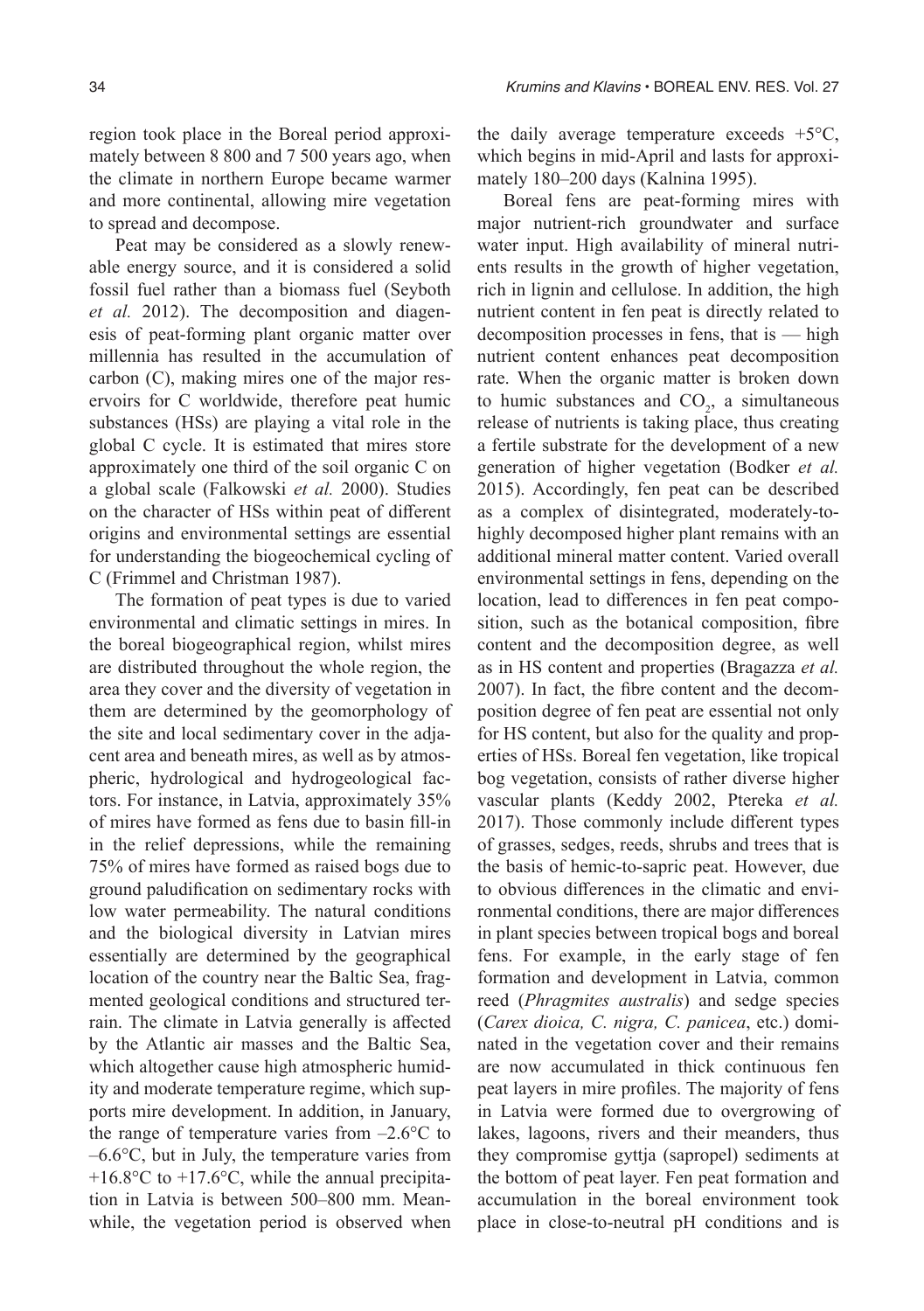significantly affected by the local groundwater composition. Therefore, fen peat HS properties are expected to be different from those in raised bog peat without groundwater impact, because when peat accumulates above the mineral groundwater, it becomes increasingly isolated from this nutrient source (Klavins *et al.* 2009; Silamikele *et al.* 2010b; Silamikele et al*.* 2011). The impact of groundwater on the overlying peat layers is generally reflected in respect to elemental accumulation and correlates with the elemental concentration in peat, especially with the elements of natural origin, such as Fe and Mn. Peat layers that are in the contact with groundwater have different composition than those without groundwater impact, thus there is a difference in these parameters between boreal fens and raised bogs. At the same time, given the natural range of ecological and hydrological conditions across different types of mires, it is not clear if the exact pattern will always be consistent (Macrae *et al.* 2012). The concentration of  $Fe^{3+}$  and  $Mn^{4+}$  in peat is important when it comes to the decomposition of lignin in fens as these metals can be involved in the microbial pathways to decompose lignin. As shown by Krumins (2016), Fe concentration (mg  $kg^{-1}$ ) in top peat layers (above groundwater level) of studied fens were somewhat different from the rest of peat profiles. For instance, in the first 0.20 m of the Viku mire (Latvia) peat profile, the Fe concentration was from 2600–4700 mg kg–1, while below the groundwater level it was approximately from  $400-500$  mg kg<sup>-1</sup> in average. In addition, differences could be noticed also in the Mn concentration, from 23–60 mg kg–1 above the groundwater level and from  $2-20$  mg  $kg^{-1}$ below the groundwater level (Krumins 2016).

Raised bogs in the boreal region are peatforming mires with the main contribution of moisture from atmospheric precipitation. The low overall availability of nutrients leads to the growth of lower vegetation (Schaffhauser *et al.* 2016). However, atmospheric precipitation has a complex chemical composition that varies geographically and seasonally, which consequentially may change nutrient availability in raised bogs and allow the introduction of new plant species. At the same time, considering the raised structure of a bog, essential mineral nutrients cannot flow up onto it and thus their content is scarce and therefore bog vegetation has to develop with nutrient shortage. Raised bog peat may be described as a complex of disintegrated, weakly-to-moderately decomposed lower plant remains with a minor mineral matter content. Raised bog vegetation commonly consists of a variety of bryophytes. For the major part, those are different *Sphagnum* species that form fibricto-hemic peat. At the beginning of raised bog formation in Latvia due to ground paludification around 10 000 years ago, the first common plant species were bog-myrtle (*Myrica gale*), swamp sawgrass (*Cladium mariscus*), water caltrop (*Trapa natans*), swamp willow (*Salix myrtilloides)* and bog orchid (*Hammarbya paludosa*). The further development of raised bogs in Latvia was associated with a rapid increase of various *Sphagnum* species. The species in the vegetation were primarily determined by the local microclimate (Kalnina 1998). The formation of raised bogs in the boreal environment was causally linked to the atmospheric conditions during the peat accumulation process, and it took place in acidic and anaerobic environments (Zaccone *et al.* 2018a). The main factors that were promoting mire formation in Latvia, especially due to ground paludification and formation of raised bogs, were local geological processes, geomorphology and sedimentary cover. Due to these factors, the most paludified areas in Latvia are now located in the continental lowlands where the relief is relatively flat and covered with till, glaciolimnic clay and silt with low water permeability.

The information provided by peat parameters is of high importance for analysing the development of boreal environment, and the impact of climate change and anthropogenic activities on the environment, as mires contain records of global and local changes (Zaccone *et al.* 2007b). Peat types in boreal mires differ from each other by composition and properties. In general, peat is a dark-coloured and mostly organic material, which is mainly formed in water-saturated and anaerobic mire environment. However if peat decomposition was restrained, its colour is light, from white to brownish grey. In the boreal region, there are profound differences between raised bog and fen peat. Fen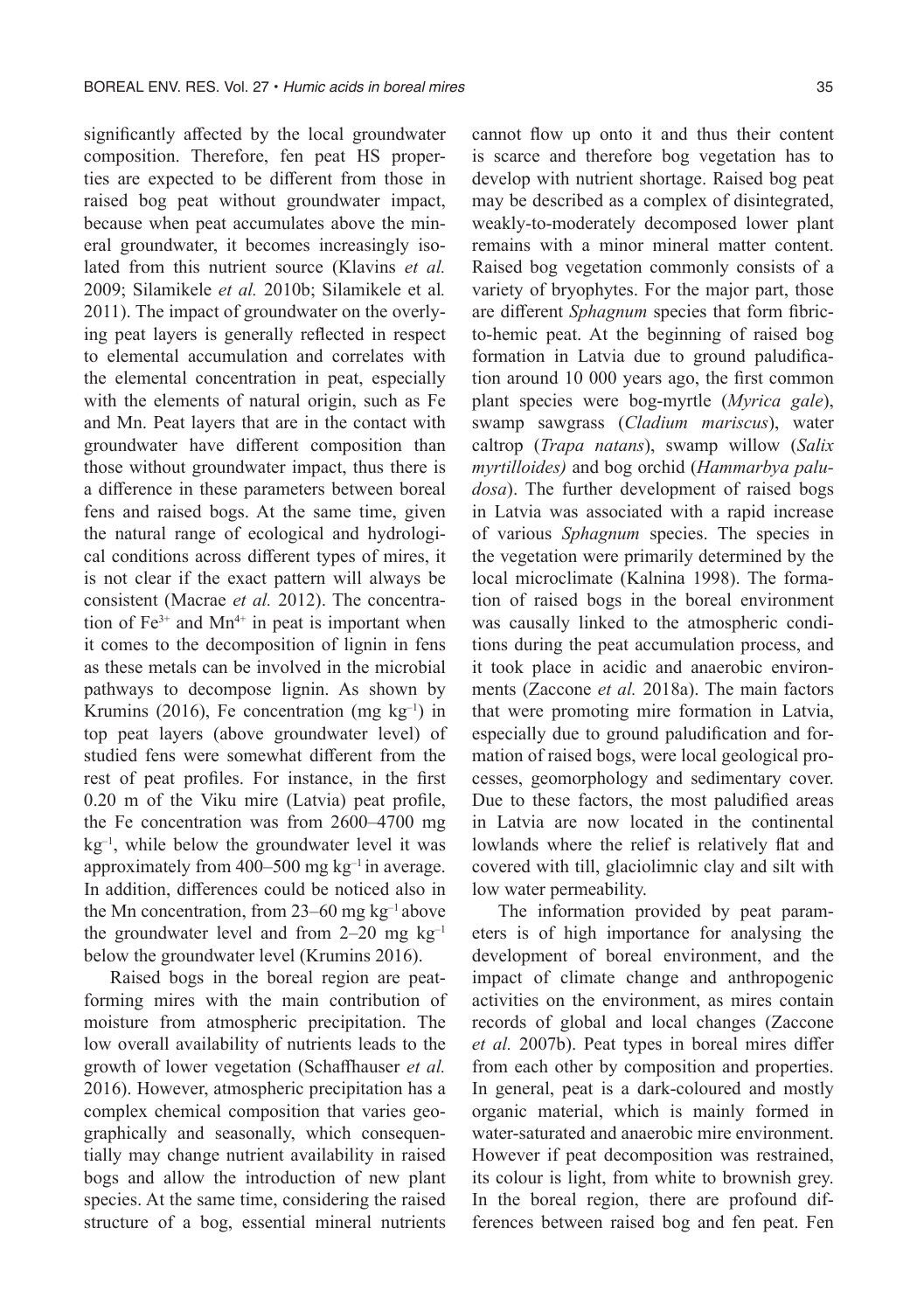peat contains average to highly decomposed lignin-rich plant remains, but the raised bog peat commonly consists of lignin-lacking bryophytes with a low to average decomposition degree. The main component of peat is HSs, which is the product of peat-forming plant decomposition. The HSs consist of three major groups that can be distinguished depending on their solubility in the environment. These groups are humin, which is insoluble; fulvic acid (FA), which is soluble at all pH conditions; and it is humic acid (HA), which is soluble at pH below 2, the latter being analysed in this paper. The HSs belong to a general category of naturally occurring, heterogeneous, organic substances of high molecular weight and refractory to degradation (Stevenson 1994). Recent discussions about HSs stress the importance of defining an operational approach for their isolation with alkaline extractants from organic sediments and other sources. The most often used extractants are sodium hydroxide (NaOH) and potassium hydroxide (KOH) (Olk *et al.* 2019). It is estimated that HSs can form as much as 60–85% of the organic matter in peat. However, the extraction yield can also be much lower, depending on the source material (e.g., *Carex* vs. *Sphagnum* peat) (Garcia *et al.* 1993, Zaccone *et al.* 2007b, Yu *et al.* 2012, Zaccone *et al.* 2018a). Presently, studies on organic matter humification processes become increasingly important and are heatedly debated (Tfaily *et al.*  2014, Hodgkins *et al.* 2018). There are heated discussions regarding HSs and their concept, such as studies by Kleber & Lehmann (2019) and others, where HSs are considered as an artifact of organic matter. Indeed, there is growing evidence expressing doubts on the soil organic matter concept as there is an issue to apply this concept to all environments where refractory part of the natural organic matter is formed. However, it is especially important to consider that HSs nowadays are industrially produced in thousands of tons, at first for agricultural applications using peat as the source material. Thus, HSs properties remains a crucial topic for studies. A study of the HS properties, especially the characteristics of HAs extracted from different organic sources, allows to identify sourcespecific properties and differentiate not only the HAs of varied origins but also variations in their properties, providing a valuable technological aid for many industrial sectors, including for the development of environmentally friendly technologies and applications.

However, regardless of their origin, peat HAs form as the final product of microbial pathways *via* degradation and transformation of organic matter and synthetic oxidation of phenolic compounds (Zaccone *et al.* 2018b). Notably, not only the source of peat, but also the decomposition conditions (e.g., alternative than  $O_2$  electron acceptors) are important for the content and structure of peat HAs. The industrial importance of peat HAs is related to their properties and capacity to interact with other substances. Peat HAs are able to interact with biopolymers, organic and inorganic compounds of low molecular weight, such as metallic elements, with which they form chelate complexes. Peat HAs are used in agriculture, environmental remediation, medicine and many other areas (Tipping *et al.* 2003). Among the key useful properties of peat HAs are carboxyl and hydroxyl groups in the composition, the redox and association-dissociation potentials and high ionised nutrient holding capacity that allow HAs to work as mediums for nutrient transportation from soil to plant (Nardi *et al.* 2002). Although the composition of HAs at present is not definitely determined, it directly bears on the ways of their commercial use. Therefore, the evaluation of peat HAs of different origins and peat types is of major importance not only for extension of the scope of use but also for more efficient utilisation of local natural resources.

This paper offers original data on the properties of fen peat HAs and compares them to raised bog peat HAs that have been studied in high detail in boreal mires both locally and worldwide (Stevenson 1994, Tipping *et al.* 2003, Zaccone *et al.* 2007a, Kuske *et al.* 2010, Dudare and Klavins 2012, Tfaily *et al.* 2014, Schaffhauser *et al.* 2016). The study was aimed to establish the difference between peat HAs formed of lignin-lacking vegetation and those formed of lignin-rich higher vegetation and advocated the use of spectroscopic methods in the determination of properties of HAs of various origins. The aim of the present study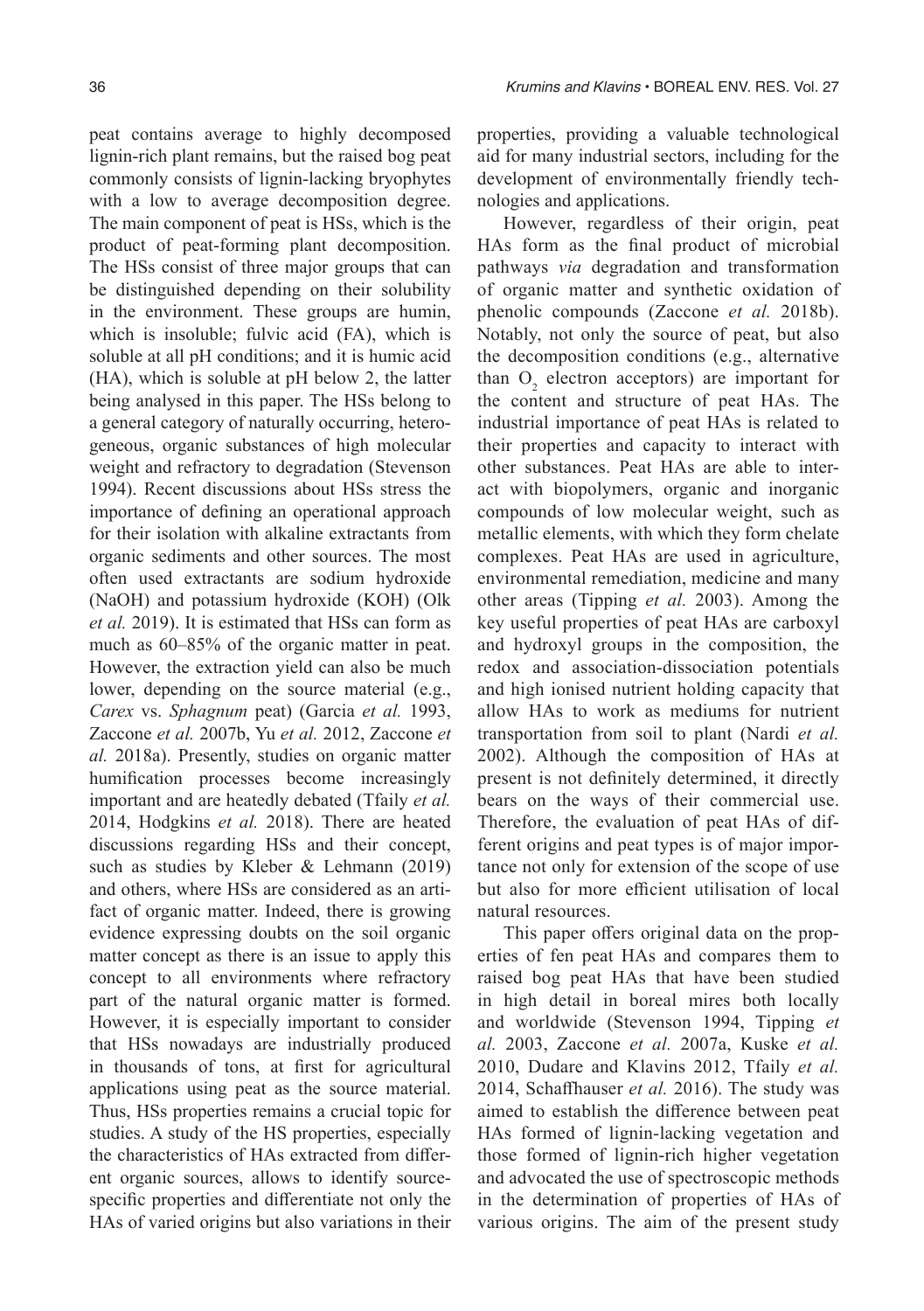was to contribute to the discussion regarding the relevance of soil organic matter concept, demonstrating the relation between organic matter transformation and HS properties, gradual transformation processes depending on the precursor biota, environmental conditions and other aspects. The study was mainly focused on the differences in the structure and properties of HAs, depending on the peat type, to determine possible differences in different peat types in the boreal mires.

#### **Material and methods**

#### **Study Site**

In this study, we analysed fen peat and HAs from fen peat. Raised bog peat was analysed by Kuske *et al.* (2010), whereas raised bog peat HAs were extracted by Dudare and Klavins (2012). A total of 12 fen and 12 raised bog peat samples and related HAs were analysed. The HAs were isolated from common types of boreal fen and raised bog peat in mires dominated by the *Sphagnum* and *Carex* species. Two boreal fens that were chosen for the study was Viku mire (56°30´58´´N, 22°54´32´´E) and Opulu mire (56°25´24´´N, 28°10´22´´E). Two raised bogs used for data comparison were Dzelves bog (57°13''58''N, 22°54''32''E) and Eipurs bog (57°14´53´´N, 24°37´00´´E). Peat sampling for HA isolation was performed at different depths in mire profiles, representing different fen and raised bog peat layers. Fen peat sampling in raised bogs were excluded due to significant changes in the environmental conditions that led to change in the type of mire, which can have significant impact on peat layers.

All the chemicals used in this study were of analytical grade, and all statistical correlations  $(n = 22)$  had a significance level of  $p < 0.05$ . Peat sampling for HA isolation was done in three spatial subunits at each site during a single visit. To reduce false variability of experimental results, absence or presence of data, the laboratory analysis was done on three sample replicates using the standardised methods listed below.

#### **Peat botanical composition and decomposition degree**

Peat decomposition degree was determined by the centrifugation method according to the GOST 10650-72 (1974) standard using Sigma-Aldrich Hettich universal 320 centrifuge (USA) and expressed as a percentage of the total peat sample mass.

The botanical composition of peat was determined with a Carl-Zeiss binocular microscope (Germany) at 56/140x magnification according to the GOST 28245-89 (1990) standard. The principle of this analysis was to identify the percentage of specific plant residues in a defined area, where the total of all recognised plant remains constituted 100% (Malterer *et al.* 1992, Krumins *et al.* 2012).

#### **Loss-on-ignition analysis**

Peat decomposition degree was determined by the centrifugation method according to the GOST 10650-72 (1974) standard using Sigma-Aldrich Hettich universal 320 centrifuge (USA) and expressed as a percentage of the total peat sample mass.

#### **Radiocarbon dating**

The 14C dating was done using the conventional liquid scintillation counting technique with the liquid scintillation counter LKB (Wallack, Australia) following the standard AAA (acid-alkaliacid) procedure. The peat samples were treated with 0.5 M HCl at 50°C for 2 h (acid) and with 0.1 M NaOH at 50°C for 2 h (alkali) (Bronic *et al.* 2009). The absolute age was calculated using the Clam ver. 1.0.2 add-on for R ver. 2.11.0 software (Reimer *et al.* 2009, Blaauw 2010).

#### **Humic acid extraction procedure**

The HAs were extracted from 12 fen and 12 raised bog peat samples, following the procedure suggested by the International Humic Substance Society (Swift 1996). Under the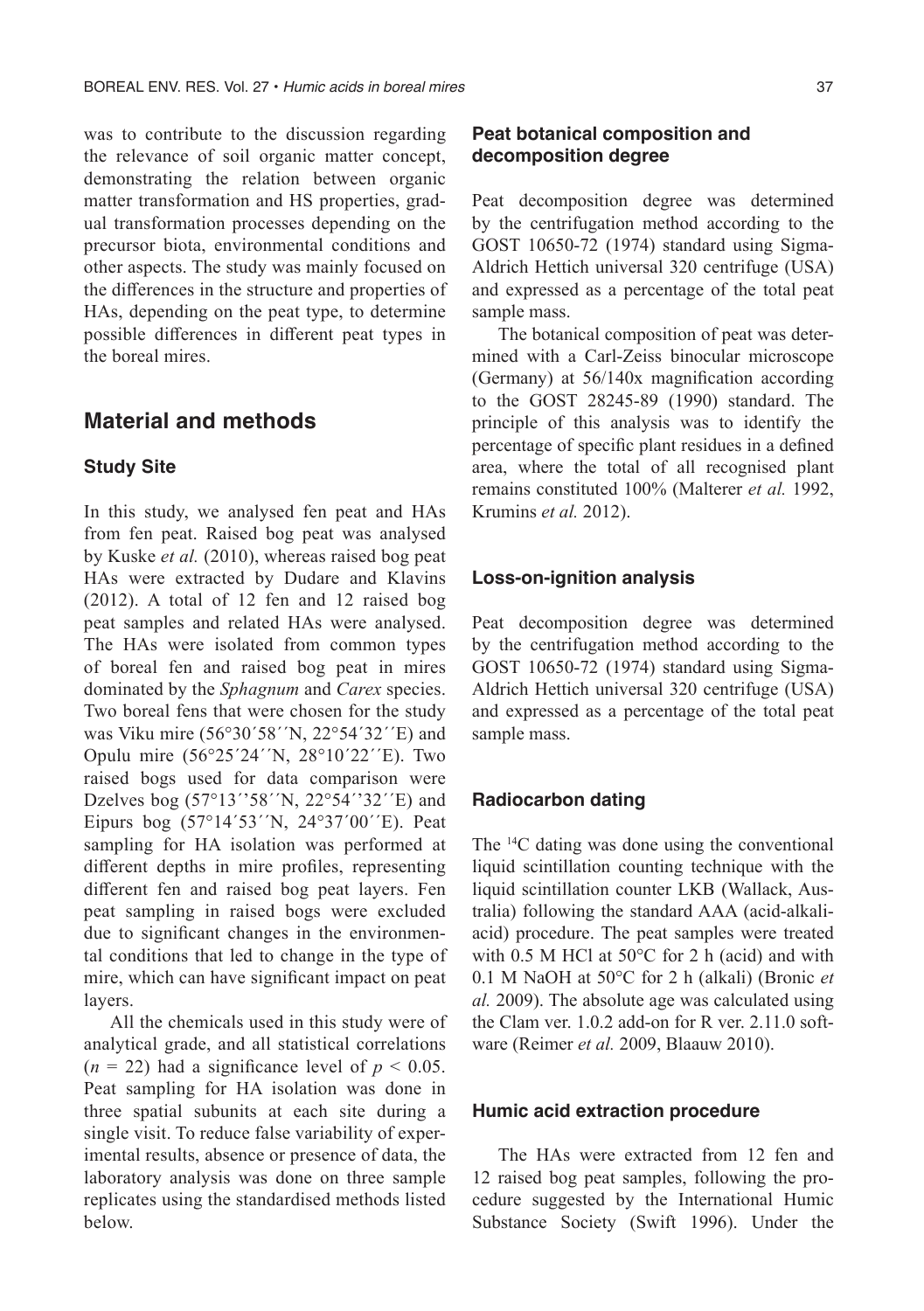Mohamed 2007):

 $N_2$  atmosphere, 0.1 M KOH was added to a ground, oven-dried (air convection drying oven, Nabertherm, Germany) peat sample until the final extractant-to-peat ratio of 10:1. The suspension was extracted with intermittent shaking for 4 h and allowed to settle overnight, then centrifuged (a Sigma-Aldrich Hettich universal 320 centrifuge, USA) and filtrated. The solution was acidified with 6 M HCl with constant stirring to  $pH = 1.0$  and allowed to settle for 12 h and centrifuged and filtered again to separate the precipitated HA, which was then re-dissolved with 0.1 M KOH under N2 atmosphere. KCl powder was added to the solution to attain the concentration of 0.3 M [K+]. The obtained solution was centrifuged and filtered to remove any suspended solids left in the liquid. The HA was then re-precipitated from the filtrate by adding 6 M HCl, with constant stirring to  $pH = 1.0$ . The acidified solution could settle for 12 h, then centrifuged and filtrated. Even though the repeated extraction can help to increase the yield of HAs; however, a single extraction was preferred. This was chosen, because during repeated extraction the hydrolytic processes can prevail which can then increase the yield of FAs, which is not desirable.

To remove ash, the HA precipitate was suspended in 0.1 M HCl solution, shaken overnight at room temperature and then centrifuged. The treatment of HAs with 0.1 M HCl is well known approach for ash removal and the efficiency can be tested using the ashing method at 900°C. Finally, the HA precipitate was dialysed against distilled water and freeze-dried. The yield of HAs was measured by the gravimetric method. The concentration of HAs was calculated as the difference between a filter paper with precipitated HAs and an empty filter paper and expressed as grams of HA per g of dry and ash free peat (Dick *et al.* 2002).

#### **Elemental analysis**

The total C, H, N and S concentrations in HA samples were determined in triplicate on freezedried samples, using dry combustion with an elemental analyser Fison Model EA-1108 (Carlo Erba Instruments, Italy). The analyser was calibrated using BBOT [2,5-Bis-(5-tert-butylbenzoxazol-2-yl)-thiophen] and the phenanthreneenriched standard (Fison/Carlo Erba Italia). To limit potential errors in the elemental data, the removal of hygroscopic water-adhering HA molecules was performed overnight at 105°C prior to analysis. The O concentration was calculated by the difference  $(O\% = 100 - (C + H + N + S)\%$ . The values obtained were corrected for ash and moisture content. The result of the elemental analysis was used to calculate the elemental ratios (i.e., N/C, O/C and H/C atomic ratios), the degree of oxidation (ω) and the index of hydro-

gen deficiency (φ) (Eqs. 1 and 2) (Fong and

$$
\omega = (2O + 3N) / (H/C)
$$
 (1)

$$
\varphi = ((2C + 2) - H) / 2 \tag{2}
$$

The concentration of total organic C (TOC) in peat HAs was calculated as the difference between total C and inorganic C, both of which were determined using an elemental analyser Shimadzu (Japan) TOC Analyser TOC-VCSN with urea analytical standard. The calibration of data was done with a solid sample. Precautions taken to avoid interferences included combustion at high temperature in an O-rich atmosphere. The TOC analyser was calibrated in the range of  $0.5-100$  mg  $L^{-1}$  for organic and inorganic C.

#### **Fourier-transform infrared spectroscopy**

The Fourier-transform infrared (FTIR) spectra were recorded in the transmittance mode using a Perkin Elmer (USA) Spectrum BX FT-IR spectrophotometer. Potassium bromide (KBr) pellets (in triplicate) were obtained by pressing under vacuum 30 mg of a homogenised mixture of infrared-grade KBr and HA (ratio 10:1). Spectra were recorded in the wavelength range of 4000–450 cm<sup>-1</sup> with a 4 cm<sup>-1</sup> resolution. The results of FTIR spectroscopy were used to calculate the A1610/A2920 and A3400/A1610 IR light absorption ratios. The FTIR spectroscopy provided noteworthy information about the reactivity and structural arrangement of functional groups in peat HAs.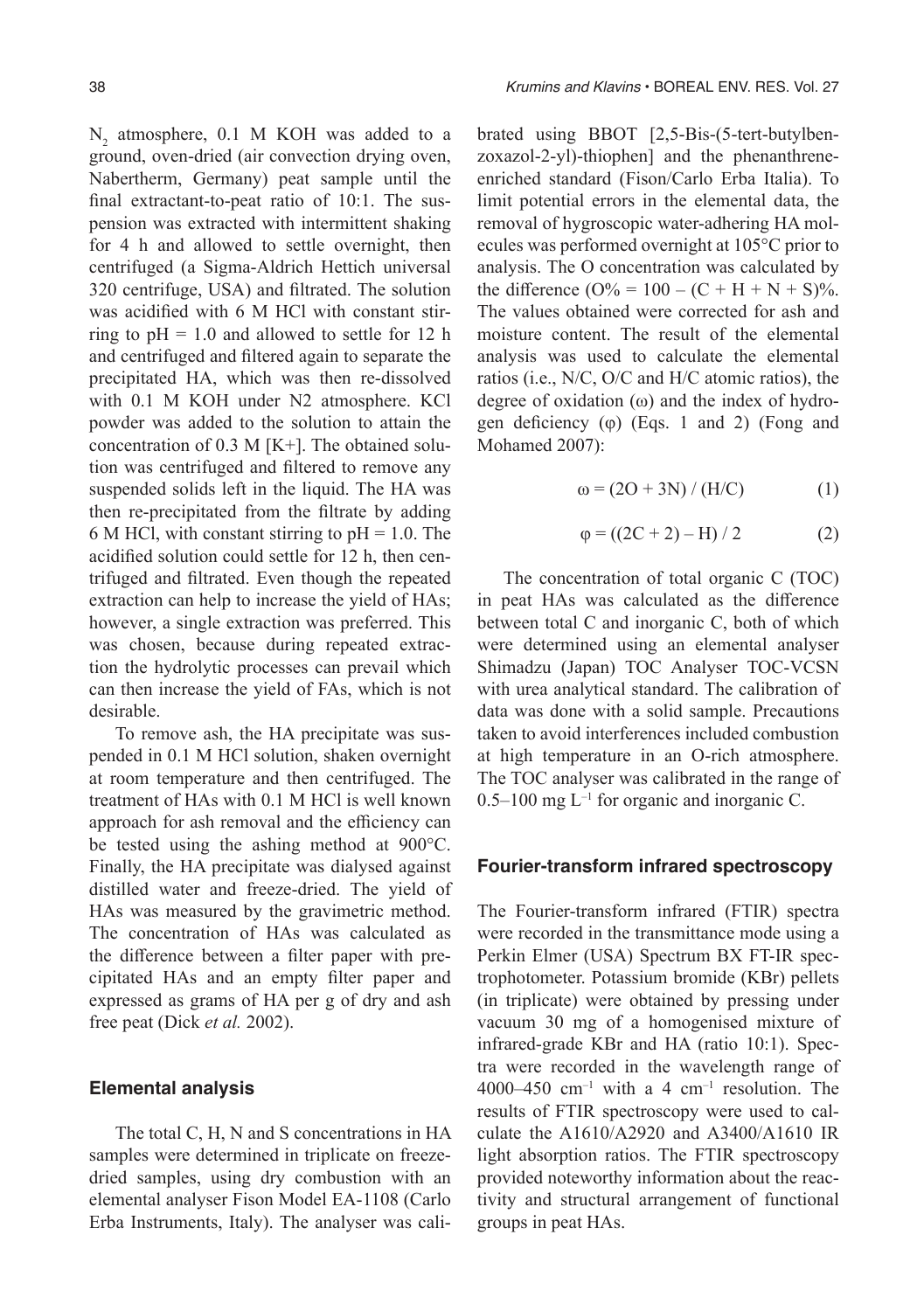#### **Ultraviolet-visible light spectroscopy**

The ultraviolet-visible light (UV/Vis) spectroscopy was conducted in triplicate on solutions of 10 mg  $L^{-1}$  of dried and ash free HA at a pH of 7.0. Solutions were prepared by dissolving 10 mg of HA in 10 mL of 0.05 M NaOH. The supernatants were stirred under the  $N_2$  atmosphere for 30 min, then 10 mL of 1 M HCl were added. The pH of solutions was adjusted to 7.0 by addition of 0.1 NaOH and bringing the total volume of the solution to 100 mL with deionised distilled water. The supernatants were diluted 1:10 with 1 M KCl at pH 7.0. The UV/ Vis spectra were recorded on a Thermo spectronic Helios γ UV (ThermoFisher, USA) spectrophotometer in 1 cm quartz cuvettes. Finally, the  $E_{465}/E_{665}$ ,  $E_{280}/E_{472}$  and  $E_{280}/E_{664}$  absorbance ratios were calculated based on the UV/Vis data obtained (Chen *et al.* 1977, Uyguner and Bekbolet 2005, Albrecht *et al.* 2011).

#### **Fluorescence spectroscopy**

The fluorescence spectroscopy was conducted on samples that were prepared for the UV/Vis spectroscopy. The fluorescence spectra of peat HAs were recorded using a Perkin Elmer (USA) LS 55 fluorescence spectrometer. The emission (Em) spectra were recorded with a scanning speed of 500 nm min<sup>-1</sup> in the wavelength range of 380–650 nm, with the fixed excitation (Ex) wavelength of 350 nm. The ratio of fluorescence intensity at 460 nm and 510 nm  $(I_{460}/I_{510})$  was considered as the humification index.

#### **Excitation-emission matrix fluorescence spectroscopy**

The excitation-emission matrix (EEM) fluorescence spectroscopy was conducted in triplicate (in 1 cm-path-length cuvettes) on solutions prepared for the UV/Vis spectroscopy. The fluorescence EEMs were measured using a Horiba (Japan) Aqualog total luminescence spectrometer (Ex: 250–600 nm at 5 nm increments and a 5 nm bandwidth; Em: 250–600 nm at 5 nm increments and a 5 nm bandwidth). The laboratory reagent blank was made of distilled water. The fluorescence signals were normalised to the lamp reference intensity, with spectral corrections applied by the instrument software. The EEMs obtained were a three-dimensional scan showing a contour plot of Ex and Em wavelengths and fluorescence intensity. The EEMs provided a molecular fingerprint for organic samples and reflected fluorescent components therein. The EEMs were combined with parallel factor (PARAFAC) analysis, which was a multivariate software method considered as a standard algorithm to process EEM data (Bro 1997). The Em loadings of fluorescence data that follow PARAFAC models were estimates of the real Em spectra of real fluorophores (Bro 1997). The PARAFAC analysis was performed using the MATLAB R2014a ver. 5.3.0.532 software with a drEEM toolbox used for the correction for inner filter effects. The fluorescence intensity was converted to Raman units, and the blanks were subtracted (Lawaetz and Stedmon 2009, Kothawala *et al.* 2013, Murphy *et al.* 2013, Krumins 2018). In the PARAFAC analysis, EEMs were decomposed into independent components that can be linked to different functional compounds (Murphy *et al.* 2013). A four-component model was generated for peat HAs and validated by the residual examination and split-half analysis.

#### **13C nuclear magnetic resonance spectroscopy**

The solid-state cross-polarisation magic angle spinning 13C nuclear magnetic resonance (NMR) spectra were obtained using a Bruker Avance (Germany) Wide-bore 600 MHz Solid-state NMR spectrometer, equipped with a 4 mm magic-angle spinning (MAS) double-resonance probe and having a contact time of 2 ms and a recycle delay of 2 s. The spectra were baseline-corrected and calibrated relative to Adamantane (left peak) at 38.48 ppm. Solid-state <sup>1</sup>H-<sup>13</sup>C CP/MAS NMR spectra were recorded on an 800 MHz Bruker Avance III HD spectrometer equipped with a 3.2 mm H/X MAS probe. The MAS frequency was set to 10 kHz, and the temperature was regulated to 298 K. Cross-polarisation (CP) from  $H$  to  $H^3C$  was performed using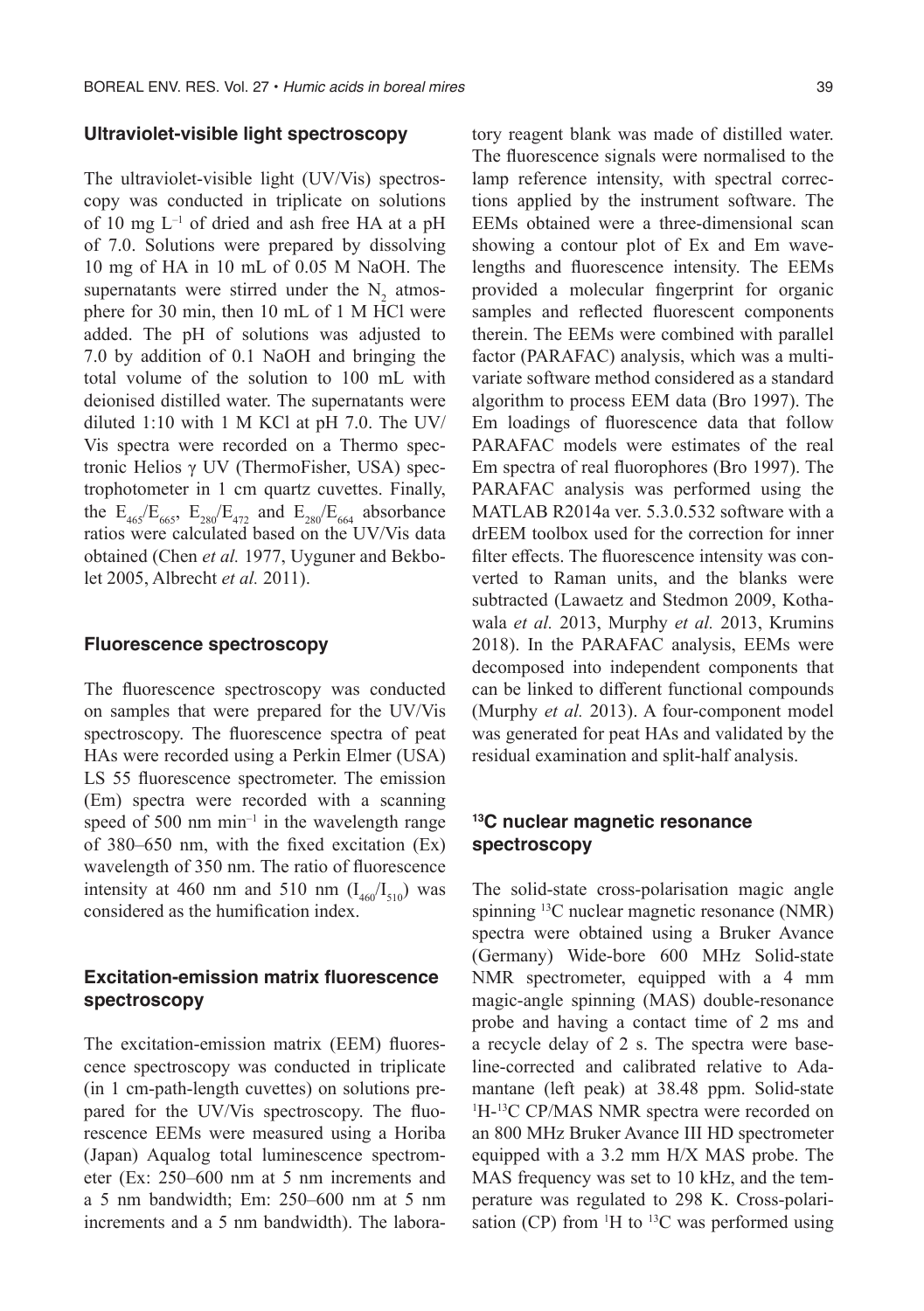a linear ramp from 98.0–78.4 kHz on 1 H, while the 13C amplitude was held constant at 88.3 kHz. The CP contact time was 0.75 ms. Spinal64 decoupling was applied during acquisition with a <sup>1</sup> H radiofrequency (RF) field amplitude of 94.3 kHz and a pulse length of 5.1 μs. The acquisition time was 10 ms. The recycle delay was 2 s. The chemical shifts were referenced externally relative to the adamantane  $\text{CH}_2$  group (at 38.48 ppm relative to TMS) (Morcombe and Zilm 2003).

#### **Stable isotope-ratio mass spectrometry**

The analysis by stable isotope-ratio mass spectrometry (IRMS) were carried out in triplicates with a Nu Horizon isotope-ratio mass spectrometry instrument (United Kingdom), using certified reference materials USGS-40 and USGS-41. The  $\delta^{13}$ C values were expressed relative to Vienna Pee Dee Belemnite, the  $\delta^{15}N$ values — relative to the air (atmospheric  $N_2$ ). For internal quality control, L-Glutamic acid was used as a laboratory reference material after every ten samples. For the IRMS measurements,  $\sim$ 1000  $\pm$  50 µg samples were weighed into tin capsules (5 *×* 9 mm, Euro Vector), carefully pressed into a pellet (< 4 mm) and introduced into an autosampler. For the determination of the  $\delta^{13}C$  and  $\delta^{15}N$  values, IRMS was used to measure the ratio of ions that correspond to  $CO<sub>2</sub>$ and  $N_2$  gasses. Peat HA samples were subject to combustion in the  $O_2$  atmosphere. The molecules of generated  $CO_2$  and  $N_2$  gasses were ionised, and ions were separated and detected in the mass spectrometer (Carter and Barwick 2011).

## **Results**

### **Peat characterisation**

Peat characterisation in this study was based on the assessment of peat botanical composition, decomposition degree and mineral matter content, all of which were of major significance for the HA content. Both fens and bogs chosen for the peat sampling, separation of HSs and isolation of HAs were dominated by living,

peat-forming plants common to boreal mires. Viku fen was covered with woody and herbaceous plants (i.e., pine, birch, *Carex* species). The vegetation in Opulu fen was dominated by the *Carex* species. The sapric peat layers in both fens covered a dense layer of gyttja (sapropel) sediments, which indicated fen formation due to a waterbody overgrowing. Both raised bogs had a profound *Sphagnum* dominance in the current vegetation. According to the mire profile composition, it appears that Dzelves bog, containing fibric-to-sapric peat, was formed on sand deposits due to ground paludification, while Eipurs bog (fibric-to-sapric peat) originated as a fen ecosystem and had transformed into a raised bog over time (Kuske *et al.* 2010, Dudare and Klavins 2012).

The complete peat profile (2.50 m) of the Viku fen consisted of seven peat types (Fig. 1): wood, grass, sedge, wood-*sphagnum*, woodgrass, wood-sedge and sedge-*hypnum* peat, respectively. The fen peat profile (2.00 m) of Opulu fen consisted of wood-grass fen peat only. The most representative peat-forming plant species in the vegetation of both fens were birch, tufted sedge (*Carex elata*), woolly fruit sedge (*Carex lasiocarpa*), common reed (*Phragmites australis*) and broad-leaved cotton grass (*Eriophorum latifolium*), which are all common species to boreal fens. The complete peat profile (3.45 m) of Dzelves bog consisted of *Sphagnum*, wood-*Sphagnum*, wood-cotton grass and cotton-grass bog peat types (Fig. 1), while the Eipurs peat profile (4.70 m) contained layers of raised bog peat (0.00–3.40 m), transitional mire peat (3.40–3.45 m) and fen peat (3.45–4.70 m) (Kuske *et al.* 2010, Dudare and Klavins 2012). The most representative peat-forming plant species in the raised bog vegetation were pine trees, tussock cotton grass (*Eriophorum vaginatum*), the rusty bog mosses (*Sphagnum fuscum*) and the Magellanic bog mosses (*Sphagnum magellanicum*).

The decomposition degree of peat in both fens varied from 27–44% and followed similar pattern with highest decomposed peat being at the upper part of mire profiles. The decomposition degree of peat in raised bogs was comparatively similar, in Eipurs bog it was from 10–50%, while in Dzelves bog from 10–58%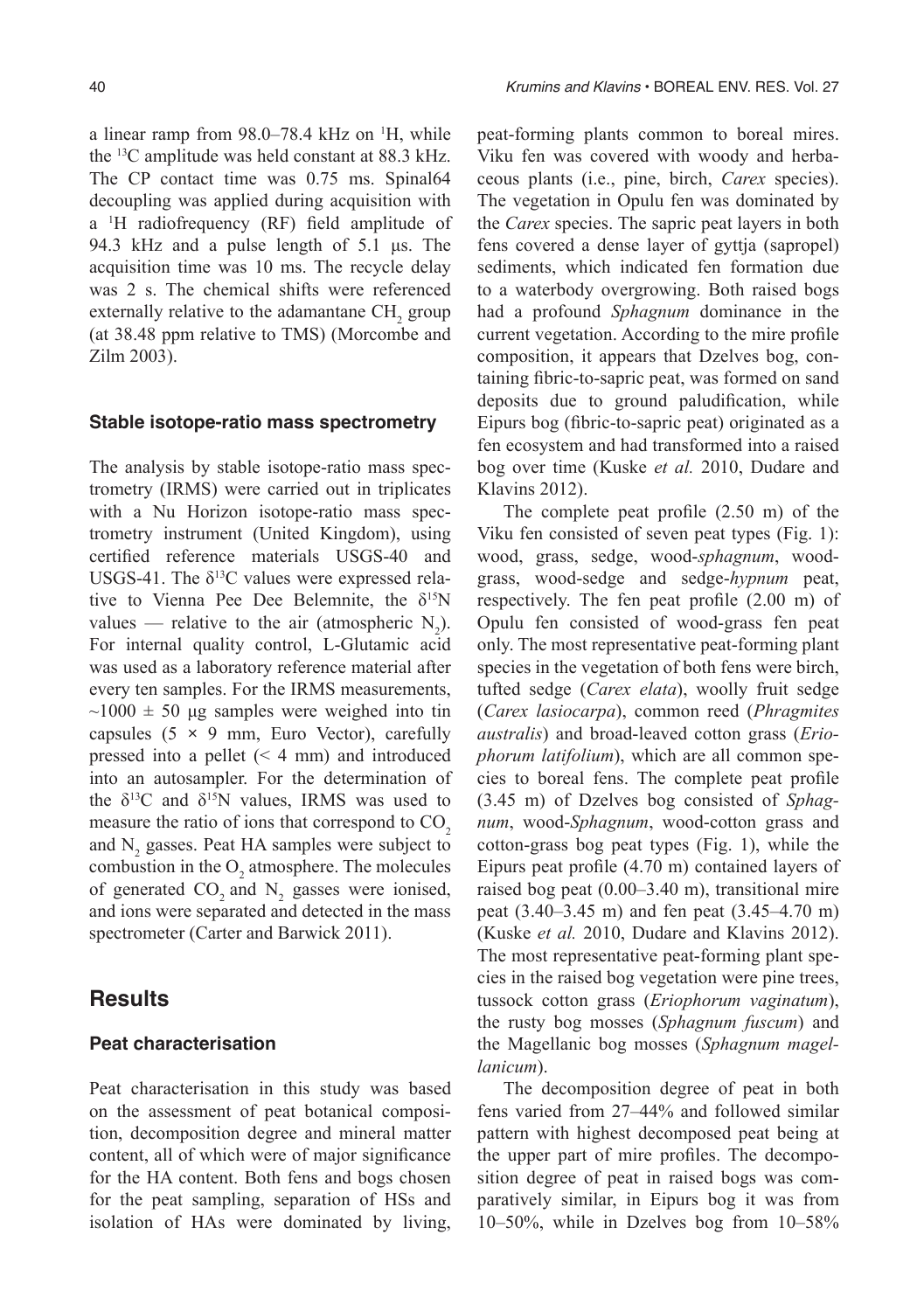

**Fig. 1.** The vertical cross-sections of the studied peat profiles: (a) Viku fen profile and (b) Dzelves bog profile. Representation of the peat subtype and peat decomposition degree changes due to changes in the environmental settings.

and the more decomposed peat was at the bottom part of both peat profiles. Differences between fen and raised bog peat were also noticeable in organic (Table 1) and inorganic matter content, which determined varied HS concentration and HA yield among different peat types. Especially notable differences were observed in the inorganic matter content. The mineral matter content in the peat samples from Viku fen varied from 2.4–30.1%, in the peat profile of Opulu fen — from 9.5–12.9%, while it did not exceed 5% in both raised bogs — from 1.4–4.1% in Eipurs bog and from 0.5–0.6% in Dzelves bog, respectively (Kuske *et al.* 2010, Dudare and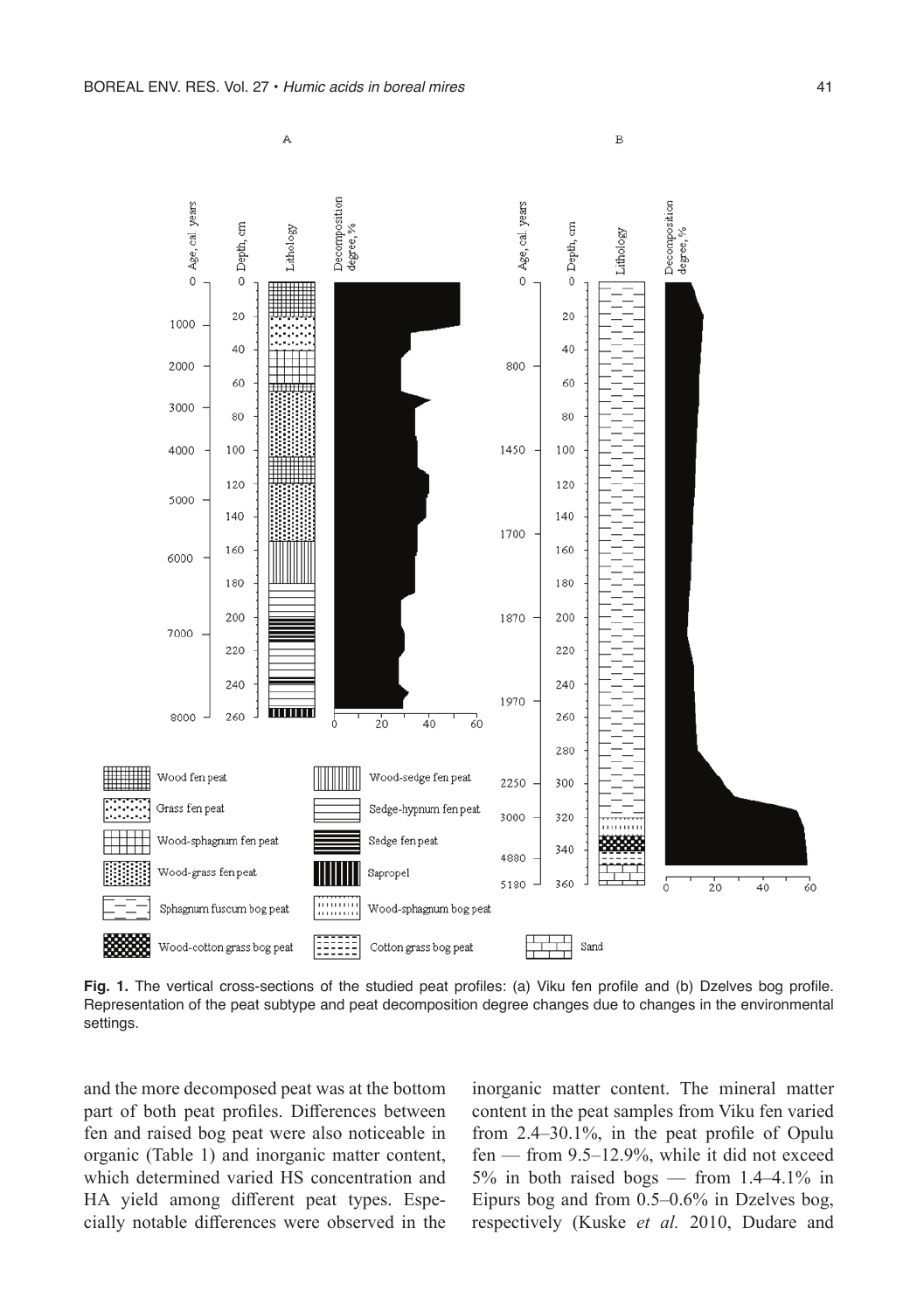Klavins 2012). Highest mineral matter content in all mires were observed in peat from upper mire layers.

#### **Humic acids in peat**

Peat samples for HA extraction were selected depending on the differences in the botanical composition at different depth ranges and ages (Table 2). However, the results indicated no significant correlation between a peat type and the amount of HA in peat  $(r = 0.54$  in fen peat and  $r = 0.31$  in raised bog peat). At the same time, there was a connection between the peat age and HA content in fen peat  $(r = 0.79)$ , while age seemed not to affect the amount of HAs in raised bog peat  $(r = -0.24)$ . The organic matter content has shown a much higher impact on the HA content in peat. In fen peat, there was a strong correlation between peat-forming organic matter and HA content  $(r = 0.84)$ ; to a lesser extent, this could also be noticed in raised bog peat  $(r = 0.51)$ . Yet, the results have shown no significant relation between the peat decomposition degree and the concentration of HAs. The gravimetric results indicated that the analysed fen peat contained from  $0.02-0.70$  g g<sup>-1</sup> of ash free HA (Table 2), which was up to 80% of the total peat mass. The amount of HA in raised bog peat was around 0.50 g  $g^{-1}$  (Table 2) and did not exceed 50% of the peat mass.

**Table 1**. The organic matter (OM) content (%) in studied peat samples with increasing depth range: (**a**) Viku fen peat; (**b**) Opulu fen peat; (**c**) Dzelves raised bog peat; and (**d**) Eipurs raised bog peat.

| Fen peat        | Peat type     | <b>OM</b> | Bog peat          | Peat type             | <b>OM</b> |
|-----------------|---------------|-----------|-------------------|-----------------------|-----------|
| $A$ 0.00-0.20 m | Wood          | 69.9      | $C_{0.00-0.10}$ m | Sphagnum fuscum       | 99.5      |
| A 0.40-0.60 m   | Wood-Sphagnum | 93.3      | $C$ 0.20-0.30 m   | Sphagnum fuscum       | 99.5      |
| A 0.65-1.05 m   | Wood-grass    | 95.7      | $C$ 0.40-0.60 m   | Sphagnum fuscum       | 99.4      |
| A 1.20-1.55 m   | Wood-grass    | 97.0      | $C$ 0.70-0.80 m   | Sphagnum fuscum       | 99.4      |
| A 2.15-2.35 m   | Sedge-hypnum  | 97.6      | $C$ 0.80-0.90 m   | Sphagnum fuscum       | 99.4      |
| A 2.40-2.55 m   | Sedge-hypnum  | 97.4      | $C$ 0.90-1.00 m   | Sphagnum fuscum       | 98.9      |
| B 0.00-0.15 m   | Wood-grass    | 87.1      | $D$ 0.00-0.25 m   | Sphagnum fuscum       | 98.6      |
| B 0.40-0.65 m   | Wood-grass    | 89.9      | $D$ 0.50-0.70 m   | Sphagnum fuscum       | 98.2      |
| B 0.80-1.10 m   | Wood-grass    | 89.1      | $D$ 1.20-1.35 m   | Cotton grass-Sphagnum | 97.9      |
| B 1.10-1.50 m   | Wood-grass    | 90.5      | D 1.70-1.90 m     | Cotton grass-Sphagnum | 98.1      |
| B 1.50-1.80 m   | Wood-grass    | 90.3      | $D$ 2.20-2.30 m   | Sphagnum fuscum       | 96.2      |
| B 1.80-2.00 m   | Wood-grass    | 90.2      | D 2.40-2.50 m     | Cotton grass-Sphagnum | 95.9      |

**Table 2**. The humic acid (HA) content (g g<sup>-1</sup> of dry and ash free) in the selected peat samples and their corresponding age (cal. years): (**a**) Viku HAs; (**b**) Opulu HAs; (**c**) Dzelves HAs; and (**d**) Eipurs HAs.

| Fen peat HAs             | Age           | Content | Bog peat HAs          | Age           | Content |
|--------------------------|---------------|---------|-----------------------|---------------|---------|
| $A$ 0.00-0.20 m          | $0 - 800$     | 0.02    | $C_{0.00-0.10}$ m     | $0 - 150$     | 0.50    |
| $A$ 0.40-0.60 m          | 1 600-2 450   | 0.64    | $C_{0.20-0.30}$ m     | $200 - 450$   | 0.48    |
| $A \cap 65 - 1 \cap 5$ m | 2 600-4 100   | 0.66    | $C_1$ 0.40 $-$ 0.60 m | 700-1 000     | 0.49    |
| $A$ 1 20-1 55 m          | 4 550 - 5 750 | 0.70    | $C$ 0.70-0.80 m       | 1 200-1 350   | 0.47    |
| $A$ 2.15-2.35 m          | 7 100-7 500   | 0.70    | $C_{0.80-0.90}$ m     | 1 350-1 380   | 0.45    |
| $A$ 2.40-2.55 m          | 7 600-7 900   | 0.68    | $C$ 0.90-1.00 m       | 1 380-1 450   | 0.46    |
| B 0.00-0.15 m            | $0 - 700$     | 0.10    | $D$ 0.00-0.25 m       | $0 - 150$     | 0.46    |
| B 0.40-0.65 m            | 1 725-2 000   | 0.11    | $D_{0.50-0.70}$ m     | 175-300       | 0.39    |
| B 0.80-1.10 m            | 3 100 - 4 300 | 0.34    | $D$ 1.20–1.35 m       | 680-850       | 0.49    |
| B 1.10-1.50 m            | 4 300 - 5 500 | 0.49    | $D$ 1 70–1 90 m       | 1 680-2 000   | 0.50    |
| B 1 50-1 80 m            | 5 500 - 6 500 | 0.45    | $D 2.20 - 2.30$ m     | $2600 - 2800$ | 0.42    |
| B 1.80-2.00 m            | 6 500 - 7 000 | 0.47    | $D 2.40 - 2.50$ m     | 2 900 - 3 000 | 0.45    |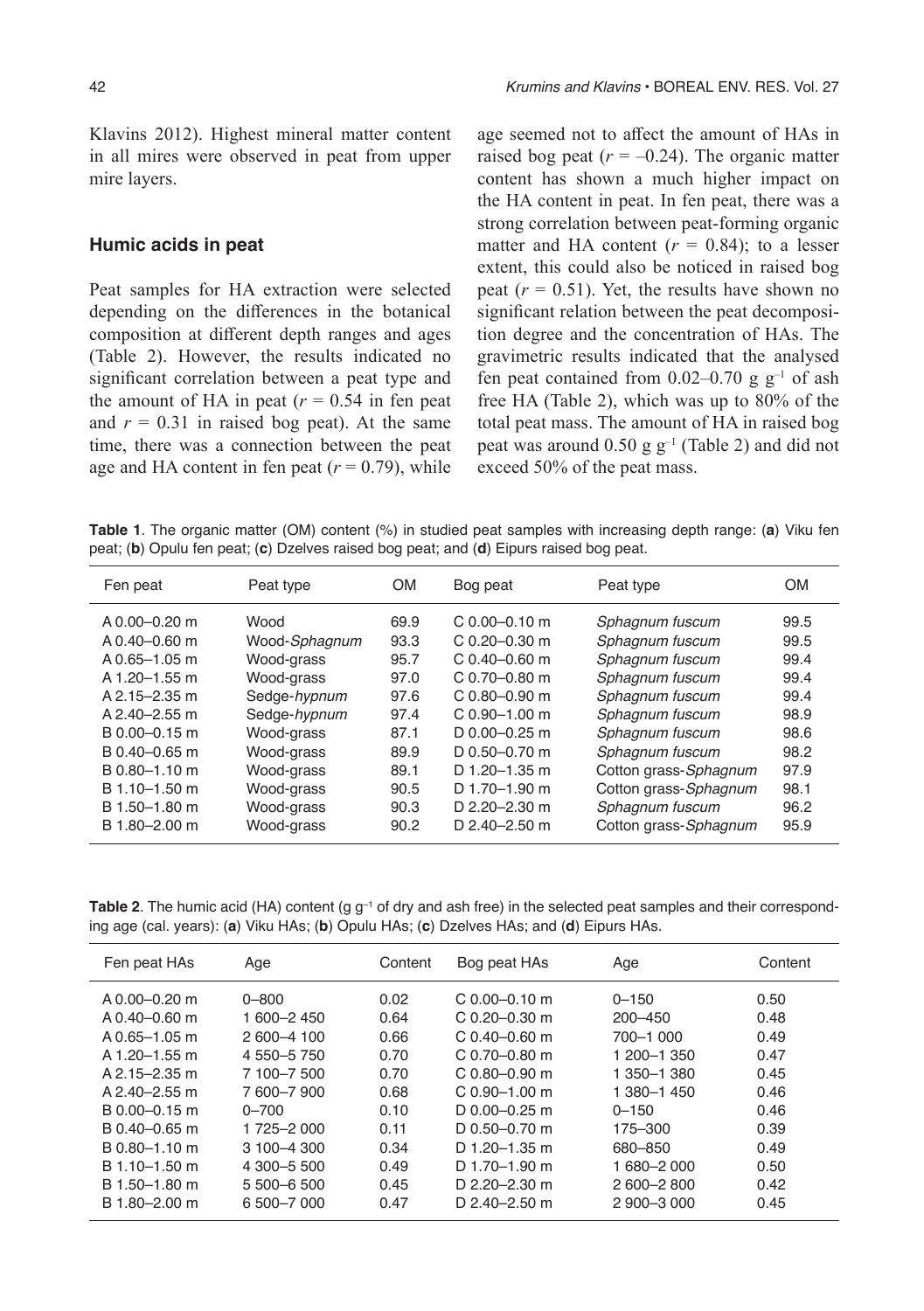#### **Peat humic acid elemental composition**

The C content in fen peat HAs ranged from 49–53% (Table 3) of the total elemental content; in raised bog peat HAs — from 42–54% (Kuske *et al.* 2010, Dudare and Klavins 2012). The N content in fen peat HAs ranged from 1.6–4.9%, and in raised bog peat HAs from 1.8–2.8% (Table 3), showing a slight difference from fen peat HAs (Kuske *et al.* 2010, Dudare and Klavins 2012). The H content in the studied fen peat HAs ranged from 4.2–5.3% (Table 3), in raised bog peat HAs - from 4.1–5.4% (Kuske *et al.* 2010, Dudare and Klavins 2012). The O in fen peat HAs constituted around 39–43%, in raised bog HAs — 37.5–49.8%, again showing a minor difference from fen peat HAs (Kuske *et al.* 2010, Dudare and Klavins 2012). The S content in bog peat HAs (around 1.0%) was higher than in fen peat HAs (around 0.3%) (Kuske *et al.* 2010, Dudare and Klavins 2012). The HAs from Viku fen peat contained more N and C than those in Opulu fen peat. Opulu fen peat HAs contained more S than those of Viku fen peat. HAs from Dzelves bog contained comparatively more N and O than HAs from Eipurs bog. At the same time, the HAs from the Eipurs bog contained more C, H and S in their composition.

In this study, the concentration of C in raised bog peat HAs tended to increase with depth, while O decreased. In fen HAs, the concentration of C tended to decrease with depth, while O increased. In raised bog peat HAs, the C content appeared to be affected by the peat depth range, age and organic matter content. At the same time, the C content in fen peat HAs was more affected by the peat decomposition degree. Overall trends of C and O concentrations as the function of time were rather different between fen and raised bog peat HAs, this was due to diversity in peat humification conditions. Respectively, in raised bogs with less intensive organic matter humification C tended to increase in concentration, but in fens with intensive organic matter humification the

**Table 3**. The elemental composition of selected humic acid (HA) samples from peat with increasing depth range, expressed as a percentage (%) of the total composition and related atomic elemental ratios: (**a**) Viku HAs; (**b**) Opulu HAs; (**c**) Dzelves HAs; and (**d**) Eipurs HAs.

| Sample          | N   | C    | H   | S   | $\circ$ | N/C  | O/C  | H/C  |
|-----------------|-----|------|-----|-----|---------|------|------|------|
| A 0.00-0.20 m   | 1.9 | 53.1 | 5.1 | 0.3 | 39.5    | 0.03 | 0.56 | 1.52 |
| A 0.40-0.60 m   | 3.0 | 49.2 | 4.2 | 0.3 | 43.3    | 0.05 | 0.66 | 1.35 |
| A 0.65-1.05 m   | 4.9 | 52.2 | 5.1 | 0.3 | 37.5    | 0.08 | 0.54 | 1.55 |
| A 1.20-1.55 m   | 3.8 | 51.1 | 5.3 | 0.3 | 39.5    | 0.06 | 0.58 | 1.65 |
| A 2.15-2.35 m   | 2.8 | 50.6 | 4.9 | 0.3 | 41.4    | 0.05 | 0.61 | 1.54 |
| A 2.40-2.55 m   | 2.9 | 49.8 | 4.6 | 0.3 | 42.6    | 0.05 | 0.64 | 1.47 |
| B 0.00-0.15 m   | 2.9 | 49.8 | 4.8 | 0.3 | 42.2    | 0.05 | 0.64 | 1.53 |
| B 0.40-0.65 m   | 1.9 | 53.3 | 5.0 | 0.3 | 39.6    | 0.03 | 0.56 | 1.49 |
| B 0.80-1.10 m   | 2.3 | 53.2 | 4.8 | 0.3 | 39.4    | 0.04 | 0.59 | 1.49 |
| B 1.10-1.50 m   | 2.9 | 49.7 | 4.7 | 0.3 | 42.3    | 0.05 | 0.64 | 1.50 |
| B 1.50-1.80 m   | 3.4 | 49.3 | 4.8 | 0.5 | 42.0    | 0.06 | 0.63 | 1.59 |
| B 1.80-2.00 m   | 3.5 | 49.5 | 5.0 | 0.8 | 41.2    | 0.06 | 0.62 | 1.60 |
| $C$ 0.00-0.10 m | 2.3 | 42.7 | 4.2 | 0.9 | 49.8    | 0.05 | 0.88 | 1.56 |
| C 0.20-0.30 m   | 2.8 | 51.9 | 4.9 | 0.9 | 39.4    | 0.05 | 0.57 | 1.50 |
| $C$ 0.40-0.60 m | 2.2 | 53.4 | 4.9 | 0.8 | 38.6    | 0.04 | 0.54 | 1.46 |
| C 0.70-0.80 m   | 2.0 | 48.4 | 4.1 | 0.6 | 44.9    | 0.04 | 0.70 | 1.34 |
| $C$ 0.80-0.90 m | 2.1 | 48.3 | 4.0 | 0.6 | 45.0    | 0.04 | 0.69 | 1.33 |
| $C$ 0.90-1.00 m | 2.1 | 48.4 | 4.1 | 0.6 | 44.8    | 0.04 | 0.69 | 1.33 |
| $D$ 0.00-0.25 m | 2.4 | 52.3 | 5.4 | 1.5 | 38.3    | 0.04 | 0.55 | 1.64 |
| D 0.50-0.70 m   | 2.5 | 53.5 | 5.4 | 1.1 | 37.5    | 0.04 | 0.53 | 1.60 |
| D 1.20-1.35 m   | 2.1 | 48.8 | 4.4 | 0.9 | 43.8    | 0.04 | 0.67 | 1.43 |
| D 1.70-1.90 m   | 1.8 | 54.4 | 4.8 | 1.4 | 37.7    | 0.03 | 0.52 | 1.40 |
| D 2.20-2.30 m   | 1.8 | 53.8 | 4.9 | 0.8 | 38.7    | 0.03 | 0.54 | 1.45 |
| D 2.40-2.50 m   | 2.0 | 54.7 | 5.0 | 0.8 | 37.5    | 0.03 | 0.51 | 1.45 |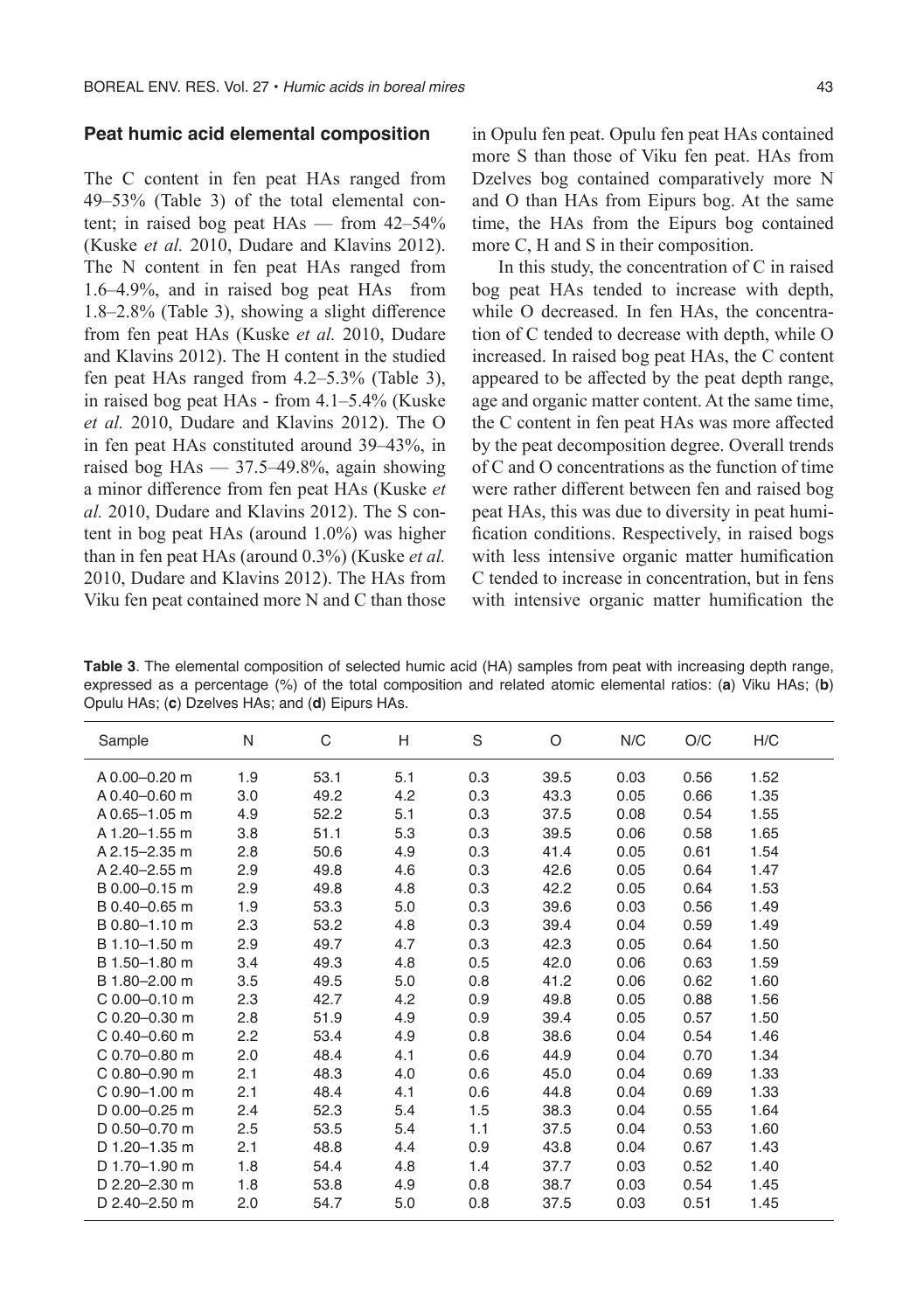concentration of C was decreasing. In raised bog peat HAs, the N content had a positive relation with the organic matter content and negatively correlated with peat depth, age and peat decomposition degree. In fen peat, however, the N content has shown no negative correlations, and its strongest connection was with the organic matter content. The H content in fen peat HAs appeared to be affected by the peat decomposition degree. The concentration of O in raised bog peat HAs was correlated with the organic matter content, while in fen peat HAs, it was more affected by

the peat decomposition degree.

The minor differences in the elemental composition of fen and raised bog peat HAs resulted in differences in the N/C, O/C and H/C atomic ratios (Table 3). In raised bog peat HAs, the N/C ratio was strongly affected by peat depth, age and organic matter content, while in fen peat HAs, the N/C ratio could be correlated with the organic matter only. The O/C ratio in the studied HA samples was generally affected by sample depth, age and organic matter content. However, data have shown no statistically significant correlations, except for the decomposition degree of fen peat. The H/C ratio in raised bog peat HAs was affected by the depth range, age and decomposition degree, while in fen peat HAs, this connection was not clear. The O/C ratios in fen and raised bog peat HAs (from 0.54–0.66 and from 0.52–0.88, respectively) appeared to be as expected from peat HAs. At the same time, the H/C ratios were rather high (from 1.35–1.65 and

from 1.34–1.64, respectively), which was not quite common to peat. However, the H/C ratios were like those that other authors have found in peat HAs in other Latvian mires and reflected slight hydrogenation with depth throughout the fen peat HA samples (Klavins and Sire 2010, Silamikele *et al.* 2010b).

Statistically significant correlations ( $p < 0.05$ ,  $n = 22$ ) among HA elemental composition and peat parameters (depth, age, organic matter content and decomposition degree) were few, although it did not prove that such relation does not exist. For instance, in this study it was found that there is a relation between organic matter content in fen peat and N concentration  $(r = 0.66)$  and N/C atomic ratio of fen peat HAs  $(r = 0.61)$ ; this relation was also found between organic matter content in raised bog peat and relevant parameters:  $r = 0.56$  with N and  $r = 0.81$ with N/C, respectively. The organic matter content in raised bog peat also correlated with C concentration  $(r = -0.53)$  and O concentration  $(r = 0.46)$  in raised bog peat HAs, while in fen peat such relation was not found. In addition, results also indicated relation between depth range and C ( $r = 0.54$ ) and N ( $r = -0.76$ ) concentration, and N/C  $(r = -0.89)$  and H/C  $(r = -0.52)$ atomic ratio in raised bog peat HAs. As the depth increases, so does the age. Accordingly, correlation between age and relevant parameters in raised bog peat HAs was also found, with C concentration  $(r = 0.50)$ , N concentration  $(r = -0.76)$ , N/C  $(r = -0.84)$  and H/C  $(r = -0.63)$ 

**Table 4**. The organic matter (OM) content in studied peat samples with increasing depth range: (**a**) Viku fen peat; (**b**) Opulu fen peat; (**c**) Dzelves raised bog peat; and (**d**) Eipurs raised bog peat.

| Fen peat HAs          | Φ    | ω    | Bog peat HAs      | Φ    | ω     |  |
|-----------------------|------|------|-------------------|------|-------|--|
| $A$ 0.00-0.20 m       | 51.5 | 84.6 | $C_{0.00-0.10}$ m | 41.6 | 106.4 |  |
| $A$ 0.40-0.60 m       | 48.1 | 95.5 | $C$ 0.20-0.30 m   | 50.4 | 87.1  |  |
| $A \cap 65 - 1$ 0.5 m | 50.6 | 89.6 | $C$ 0.40-0.60 m   | 51.9 | 83.7  |  |
| A 1.20-1.55 m         | 49.4 | 90.3 | $C$ 0.70–0.80 m   | 47.3 | 95.7  |  |
| A 2.15-2.35 m         | 49.1 | 91.1 | $C$ 0.80-0.90 m   | 47.5 | 95.8  |  |
| $A$ 2 40 - 2 55 m     | 48.5 | 93.8 | $C$ 0.90-1.00 m   | 47.8 | 96.0  |  |
| B 0.00-0.15 m         | 48.4 | 93.0 | $D$ 0.00-0.25 m   | 50.6 | 83.7  |  |
| B 0.40-0.65 m         | 51.8 | 84.8 | $D$ 0.50-0.70 m   | 51.8 | 82.4  |  |
| B 0.80-1.10 m         | 49.7 | 90.3 | $D$ 1.20-1.35 m   | 47.6 | 93.8  |  |
| B 1.10-1.50 m         | 48.3 | 93.2 | $D$ 1.70-1.90 m   | 53.0 | 80.7  |  |
| B 1.50-1.80 m         | 48.2 | 93.0 | $D$ 2.20-2.30 m   | 52.3 | 82.7  |  |
| B 1.80-2.00 m         | 48.0 | 92.8 | $D 2.40 - 2.50$ m | 53.2 | 80.9  |  |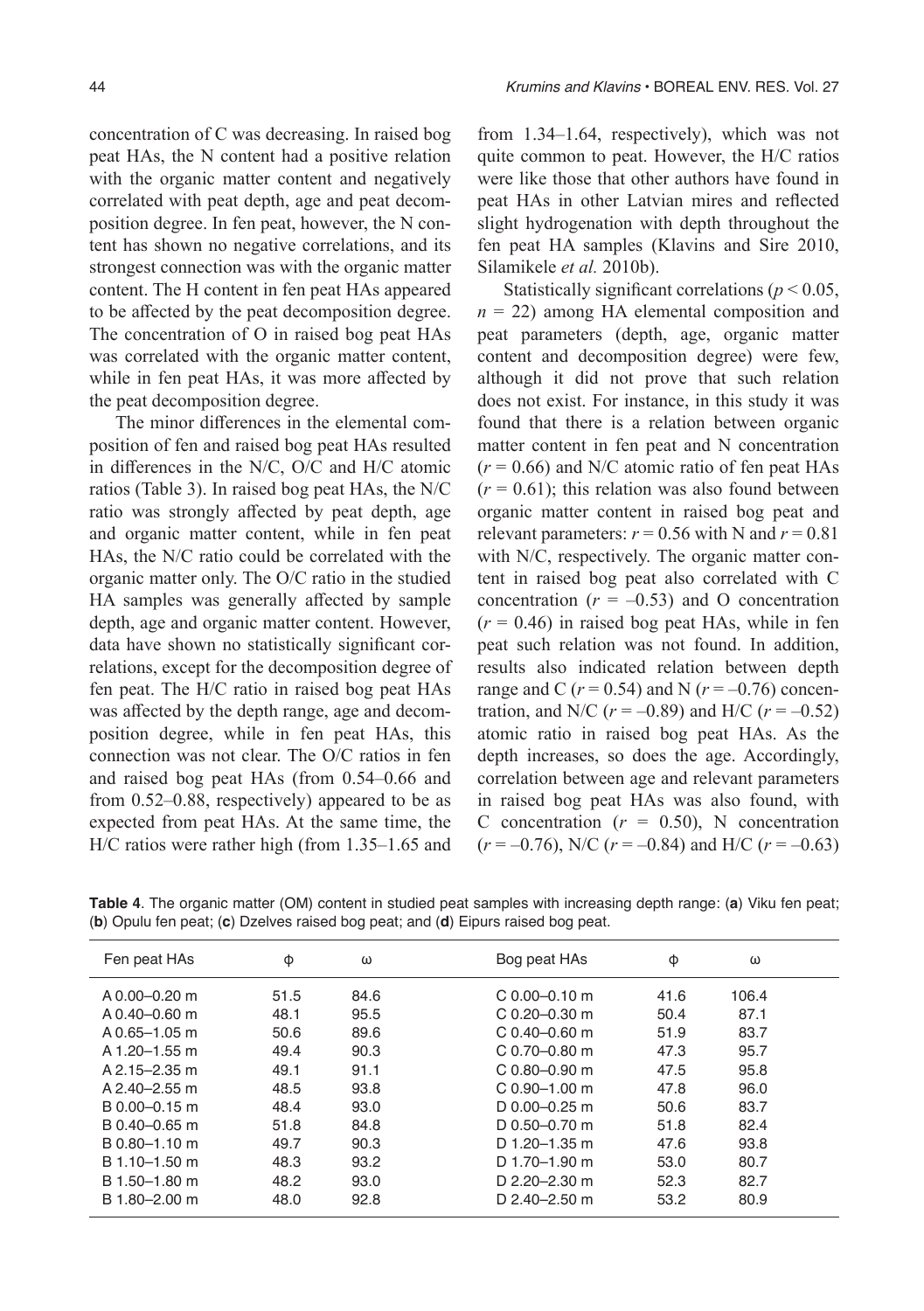atomic ratio, respectively. Finally, the data have shown relation between peat decomposition degree and N concentration  $(r = -0.51)$  and H/C atomic ratio  $(r = -0.46)$  in raised bog peat HAs, while in fen peat HAs, peat decomposition degree has shown a relation between C concentration ( $r = 0.63$ ), H concentration ( $r = 0.55$ ), O concentration ( $r = -0.60$ ) and O/C ( $r = -0.63$ ) atomic ratio.

As the data on elemental composition suggested, there were minor differences in the degree of oxidation (ω) of the HAs, depending on the type of peat. The ω value in the studied fen peat HA samples was 91% on average, in raised bog peat HAs — around 88% (Table 4). The HAs from Opulu fen were more oxidised than those from Viku fen, while HAs from Dzelves bog were more oxidised than those from Eipurs bog. At the same time, the index of hydrogen deficiency (φ) was similar in HAs of both types of peat and was around 50% (Table 4). The ω value in raised bog peat HAs was affected by the depth range  $(r = -0.51)$ , peat age  $(r = -0.46)$ and organic matter content  $(r = 0.51)$ , whereas in fen peat HAs, there was also a strong correlation with the decomposition degree  $(r = -0.64)$ . The φ value in raised bog peat HAs also have shown a connection with the depth range  $(r = 0.56)$ , age  $(r = 0.54)$  and the amount of organic matter  $(r = -0.53)$ . Meanwhile in the fen peat HAs a similarly strong correlation was found with the decomposition degree  $(r = 0.61)$ .

Table 5. Total organic carbon (TOC), mg L<sup>-1</sup> of selected humic acid (HA) samples from peat with increasing depth range: (**a**) Viku HAs; (**b**) Opulu HAs; (**c**) Dzelves HAs; and (**d**) Eipurs HAs.

| Fen peat HAs             | TOC   | Bog peat HAs            | TOC  |
|--------------------------|-------|-------------------------|------|
| A 0.00-0.20 m            | 37.4  | $C_{0.00-0.10}$ m       | 20.5 |
| $A \cap 40 - 0.60$ m     | 144   | C 0 20-0 30 m           | 48.2 |
| $A \cap 65 - 1 \cap 5$ m | 336   | C 0 40–0 60 m           | 16.9 |
| A 1 20-1 55 m            | 294   | C 0.70-0.80 m           | 27.9 |
| $A$ 2 15–2 35 m          | 30.3  | C 0 80-0 90 m           | 29 R |
| $A$ 2 40 - 2 55 m        | 28.5  | $C_{1}$ 0.90 $-1$ 0.0 m | 29.2 |
| B 0 00-0 15 m            | 120.8 | D 0.00-0.25 m           | 313  |
| B 0 40-0 65 m            | 1526  | D 0 50-0 70 m           | 36.7 |
| B 0.80-1.10 m            | 137.8 | $D$ 1 20–1 35 m         | 43.3 |
| B 1.10-1.50 m            | 1241  | D 1 70-1 90 m           | 43.8 |
| B 1 50-1 80 m            | 1174  | D 2.20-2.30 m           | 62.8 |

The organic C in different soil types allows modelling of the speciation, mobility and bioavailability of trace elements in soils, the reactive organic C concentration being a major controlling parameter, as well as in assessments of C cycling between soil and water. The amount of the TOC in HAs (Table 5) varied, depending on the peat type and site-specific characteristics, such as peat composition and decomposition degrees, ash content and depth range. At the same time, this concentration was consistent with the concentration of elemental C. However, a pronounced correlation between the TOC and various peat parameters at a statistically significant level could only be found for raised bog HAs (depth  $r = 0.90$ , age  $r = 0.87$ , organic matter  $r = -0.96$ , decomposition degree  $r = 0.64$ ). In HAs from the Viku fen, TOC was between 14.4 mg  $L^{-1}$  and 37.4 mg  $L^{-1}$ , and there was no specific distribution pattern. This could be explained by the diverse botanical compositions of peat. The amount of TOC in HAs from Opulu fen peat ranged between 97.4 and 152.6 mg  $L^{-1}$ , increasing from top to bottom peat layers. At the same time, the TOC content in HAs from the Opulu fen was not substantially different from that in HAs from the Viku fen. In HAs from the Dzelves raised bog peat, the TOC was from 29.8–48.2 mg  $L^{-1}$ , while the HAs from the Eipurs bog peat showed  $31.3-57.6$  mg  $L^{-1}$ .

#### **Spectral characterisation of peat humic acids**

As expected, the IR of isolated fen and raised bog (Kuske *et al.* 2010, Dudare and Klavins 2012) peat HA fractions reflected typical peat-derived HA absorption bands (Fig. 2), with some minor differences in their relative intensity and between peat types in the wavelength range between 4000 and 450 cm–1 (Aerts *et al.* 1999, Saito and Seckler 2014). Although the collected FTIR spectra had only few broad bands, it was decided to not calculate the second derivative spectra, to prevent possible derivative spectra distortion due to the use of a wide smoothing window. The IR spectra of peat HAs contained characteristic absorption bands at 3500–3300 cm–1 (OH-stretching vibrations, hydrogen-bonded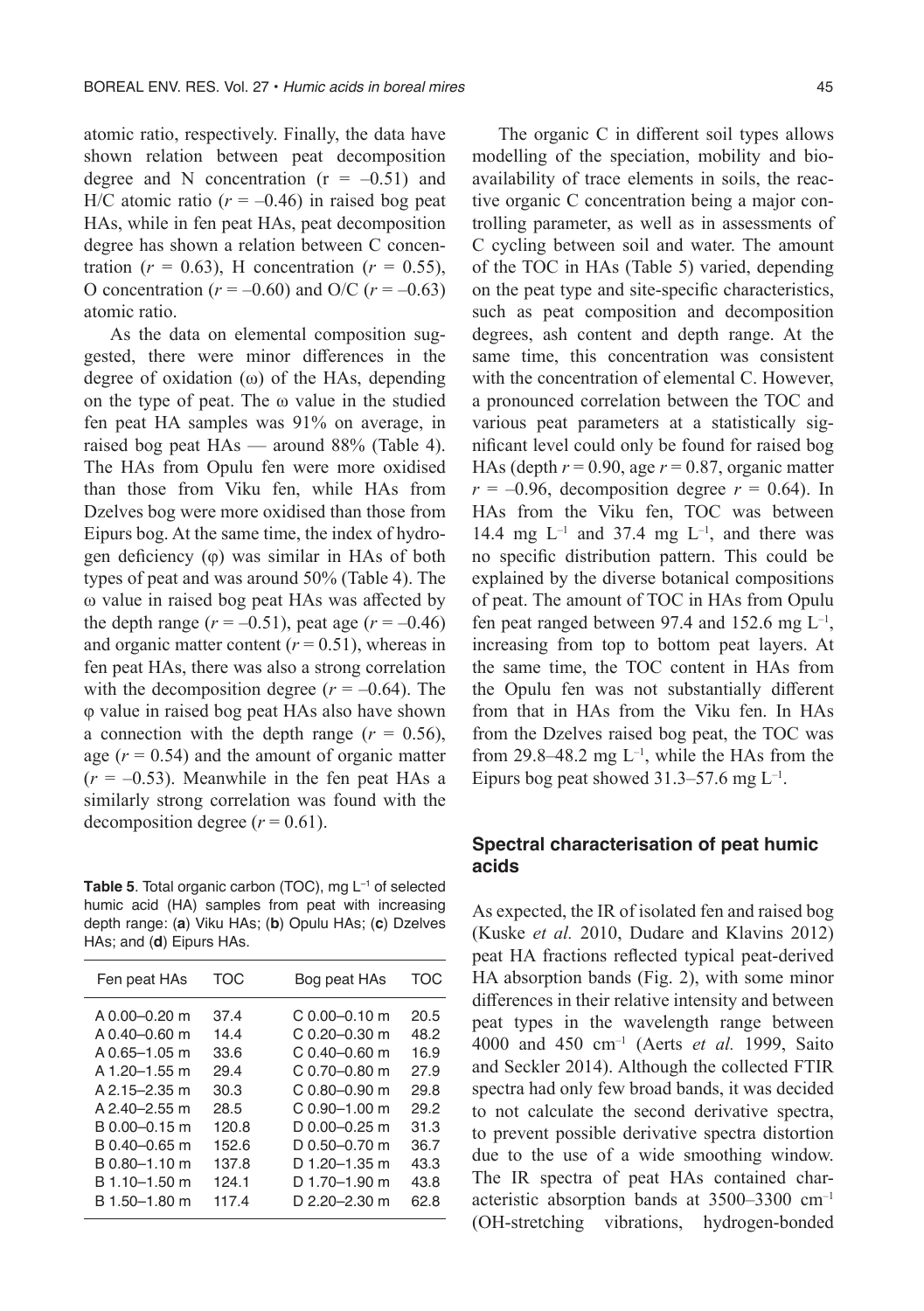

**Fig. 2.** The infrared spectra (FT-IR) of selected humic acid (HA) samples: (**a**) Viku HAs (A1: 0.00–0.20 m, A2: 1.20–1.55 m, A3: 2.40–2.55 m); (**b**) Opulu HAs (B1: 0.00–0.15 m, B2: 1.10–1.50 m, B3: 1.80–2.00 m); (**c**) Dzelves HAs (C1: 0.00–0.10 m, C2: 0.40–0.60 m, C3: 0.70–0.80 m); and (**d**) Eipurs HAs (D1: 0.00–0.25 m, D2: 1.70–1.90 m, D3: 2.40–2.50 m).

OH groups), at 2920, 2850 and 700–900 cm–1 (stretching vibrations of -CH<sub>3</sub> and -CH<sub>2</sub> in side chains), at  $1725-1700$  cm<sup>-1</sup> (stretching vibrations of C=O groups in ketones, aldehydes, carboxylic acids and their functional derivatives), at  $1625-1610$  cm<sup>-1</sup> (in-plane vibrations of conjugated C=C bands and C=O bands in an aromatic skeleton and quinones), at  $1510-1500$  cm<sup>-1</sup> (uncondensed aromatic compounds bound to N and O atoms), at 1250–1225 cm–1 (C-Ostretching and O-H-bending vibrations), and at 1030–1150 cm–1 (alcohol and carbohydrate OHstretching vibrations). Notably, the conjugated C=C and C=O bands in an aromatic skeleton and

quinones could not be differentiated from conjugated olefinic C=C and enolic C=O bands by the IR spectroscopy alone.

The calculation of light absorbance ratios was applied for quantification of the relative concentration of functional groups in HAs and determination of the intensity of light absorption bands in the IR region. The data have shown evident differences between HAs of raised bog and fen peats (Table 6). The IR light absorption  $A_{1610}/A_{2920}$  (absorption at 1610 and 2920 cm<sup>-1</sup>) and  $A_{3400}^{220} / A_{1610}$  (absorption at 3400 and 1610 cm–1) ratios generally reflect optical densities for aromatic, aliphatic and OH groups in HAs (Zaccone *et al.* 2007a, Vialykh *et al.* 2014). The results indicated visible differences between fen and raised bog peat HA samples. These differences apparently were linked to peat type, depth range, age and peat decomposition degree. The  $A_{1610}/A_{2920}$  ratio (between aromatic and aliphatic groups) in fen peat HAs ranged widely between 0.41 and 0.78 (higher aromaticity was in recently formed HAs), with major dependence on the organic matter content in peat  $(r = 0.91)$  and depth range  $(r = -0.78)$ . The  $A_{1610}/A_{2920}$  ratio in raised bog HAs was more diverse and ranged between 0.80 and 1.18. Notably, there was a difference between HAs from Dzelves (1.13–1.18) and Eipurs (0.80–0.91) bogs, and the values were linked to the sample depth  $(r = -0.84)$ , age  $(r = -0.86)$  and decomposition degree ( $r = -0.64$ ). The IR light absorption ratios in HAs at  $1610 \text{ cm}^{-1}$  and  $2920 \text{ cm}^{-1}$ 

**Table 6**. The infrared light absorption ratios at 1 610, 2 920 and 3 400 cm-1 of selected humic acid (HA) samples from peat with increasing depth range: (**a**) Viku HAs; (**b**) Opulu HAs; (**c**) Dzelves HAs; (**d**) Eipurs HAs.

| Fen peat HAs             | $A_{1610}/A_{2920}$ | $A_{3400}/A_{1610}$ | Bog peat HAs      | $A_{1610}/A_{2920}$ | $A_{3400}/A_{1610}$ |  |
|--------------------------|---------------------|---------------------|-------------------|---------------------|---------------------|--|
| $A$ 0.00-0.20 m          | 0.78                | 1.19                | $C_{0.00-0.10}$ m | 1.13                | 1.03                |  |
| $A$ 0.40-0.60 m          | 0.70                | 1.23                | $C$ 0.20-0.30 m   | 1.15                | 1.01                |  |
| $A \cap 65 - 1 \cap 5$ m | 0.64                | 1.27                | $C_{0.40-0.60}$ m | 1.18                | 0.99                |  |
| A 1.20-1.55 m            | 0.56                | 1.32                | $C$ 0.70-0.80 m   | 1.17                | 0.95                |  |
| $A$ 2 15–2 35 m          | 0.52                | 1.41                | $C$ 0.80-0.90 m   | 1.16                | 0.93                |  |
| $A$ 2 40 - 2 55 m        | 0.49                | 1.53                | $C$ 0.90-1.00 m   | 1.16                | 0.94                |  |
| B 0.00-0.15 m            | 0.75                | 1.23                | $D$ 0.00-0.25 m   | 0.91                | 1.07                |  |
| B 0.40-0.65 m            | 0.57                | 2.12                | $D$ 0.50-0.70 m   | 0.92                | 1.14                |  |
| B 0.80-1.10 m            | 0.52                | 2.33                | $D$ 1.20-1.35 m   | 0.88                | 1.13                |  |
| B 1.10-1.50 m            | 0.41                | 2.73                | $D$ 1.70-1.90 m   | 0.88                | 1.15                |  |
| B 1.50-1.80 m            | 0.41                | 1.99                | $D 2.20 - 2.30$ m | 0.79                | 1.15                |  |
| B 1.80-2.00 m            | 0.42                | 1.84                | $D 2.40 - 2.50$ m | 0.80                | 1.16                |  |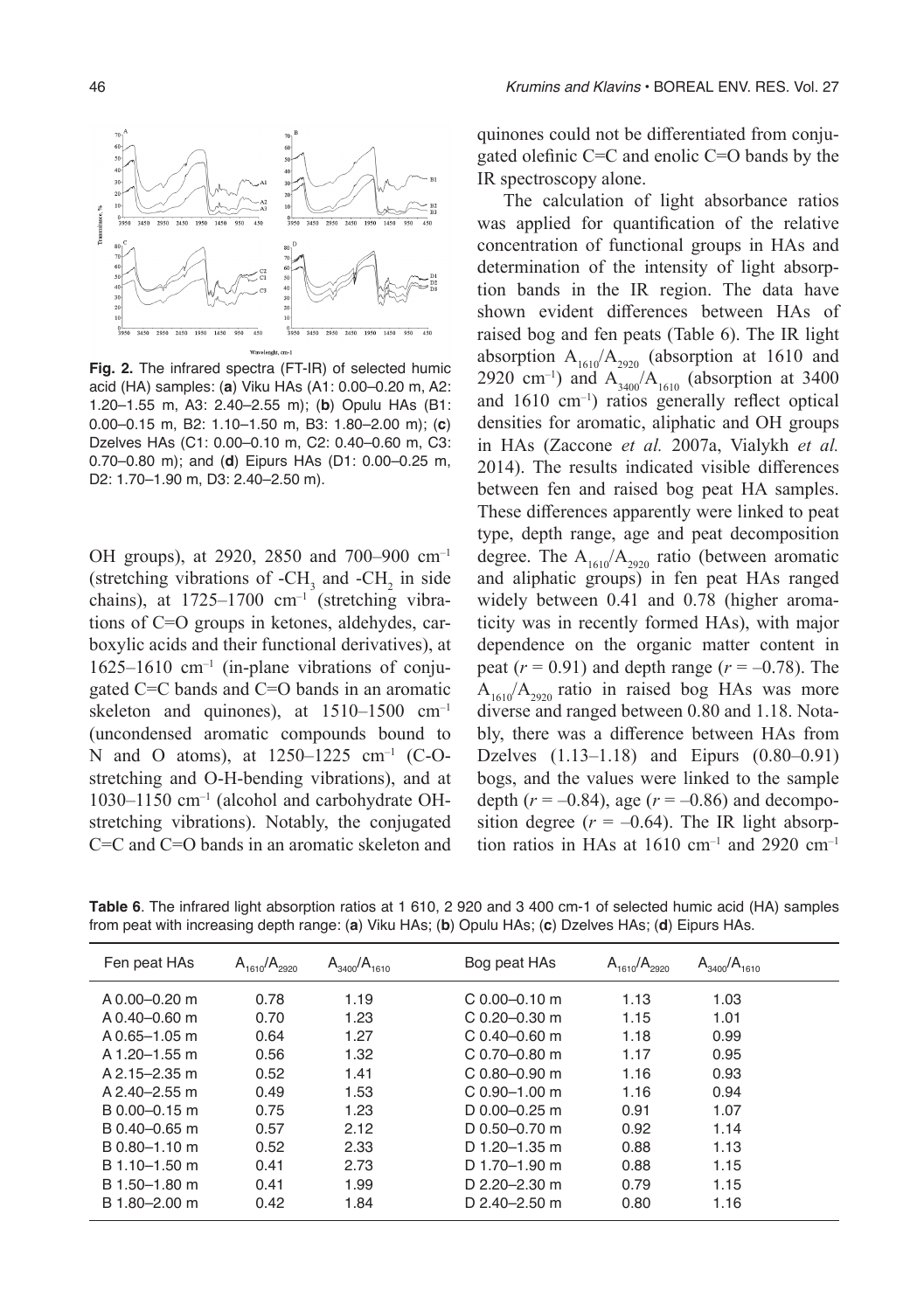have shown that in HAs of both fens and in Eipurs HAs, the aliphatic contribution relatively to olefinic/aromatic one was increasing with increasing age and depth. At the same time in Dzelves HAs, the aliphatic contribution was slightly decreasing. Results suggest that with age, the relative contribution of aliphatic carbon in the structure of HAs is increasing.

The range of the  $A_{3400}/A_{1610}$  ratio (between OH and aromatic groups) in fen peat HAs was between 1.19 and 2.73 (higher reactivity in the HAs that have formed earlier). However, the values were not linked to other parameters at a significant level. The range of the  $A_{3400}/A_{1610}$ ratio in raised bog peat HAs was between 0.99 and 1.16; i.e., comparatively lower than for fen peat HAs. This could be explained by lower aromaticity. The  $A_{3400}/A_{1610}$  ratio in raised bog peat HAs was related to peat depth range  $(r = 0.72)$ , organic matter content  $(r = -0.85)$  and peat decomposition degree  $(r = 0.64)$ . This ratio was increasing in HAs of both fens and Eipurs bog and indicated that the relative contribution of the olefinic and aromatic C=C double bonds, and C=O bonds were increasing relative to OHbonds with increasing age of peat.

Whilst with the aid of UV/VIS spectroscopy it is not possible to explicitly identify the structure of HAs as aromatic, it provided significant information on compounds with conjugated double bonds. The UV/Vis spectra of fen and raised bog peat HAs reflected typical peatderived light absorption, and as expected, the intensity decreased consistently from  $\lambda = 200$  nm to  $\lambda = 665$  nm. An inconspicuous curvature was noticeable around  $\lambda = 270-280$  nm, which indicated the overlapping absorbance of chromophores that are present in the humic core (Mathur and Schnitzer 1978). Light absorbance at  $\lambda = 270 - 280$  nm reflected the organic material at the beginning of its transformation, i.e. lignin and quinone moieties. The chromophores that gave light absorption signals in the UV region (less than  $\lambda = 380$  nm) were phenolic arenes, benzoic acids, aniline derivatives, polyenes and polycyclic aromatic hydrocarbons with two or more rings (Uyguner and Bekbolet 2005). At the same time, light absorbance in the visible region (more than  $\lambda = 380$  nm) was related to extended conjugation in aliphatic or polyaromatic structures and in quinoid structures, and to the presence of metal complexes and donoracceptor complexes. This could be attributed to the condensation of aromatic rings and organic molecules of high molecular weight (Uyguner and Bekbolet 2005). Light absorbance above  $\lambda$  = 600 nm reflected a strongly humified organic material. Although fen peat was more aromatic and raised bog peat – more aliphatic, the difference in peat HAs in this context is not very pronounced, as increase in aromaticity appears to be related to lignin decomposition which occurs at later stage of humification.

The degree of organic matter humification could be determined based on light absorbance ratios. These ratios at different wavelengths

**Table 7**. Humification indicators in the humic acid (HA) samples from peat with increasing depth ranges: (**a**) Viku HAs; (**b**) Opulu HAs; (**c**) Dzelves HAs; and (**d**) Eipurs HAs.

| Fen peat HAs    | $E_{280}/E_{472}$ | $E_{465}/E_{665}$ | $E_{280}/E_{664}$ | Bog peat HAs      | $E_{280}/E_{472}$ | $E_{465}/E_{665}$ | $E_{280}/E_{664}$ |
|-----------------|-------------------|-------------------|-------------------|-------------------|-------------------|-------------------|-------------------|
| $A$ 0.00-0.20 m | 2.70              | 5.40              | 14.40             | $C_{0.00-0.10}$ m | 10.00             | 10.00             | 10.01             |
| A 0.40-0.60 m   | 1.84              | 6.54              | 15.11             | $C$ 0.20-0.30 m   | 8.53              | 8.02              | 7.51              |
| $A$ 0.65-1.05 m | 1.30              | 7.20              | 15.80             | $C_{0.40-0.60}$ m | 6.21              | 4.04              | 3.82              |
| $A$ 1.20-1.55 m | 1.63              | 7.31              | 14.39             | $C$ 0.70-0.80 m   | 9.77              | 7.03              | 6.53              |
| $A$ 2.15-2.35 m | 1.87              | 7.49              | 12.74             | $C$ 0.80-0.90 m   | 9.75              | 7.04              | 6.54              |
| A 2.40-2.55 m   | 2.10              | 7.50              | 12.10             | $C$ 0.90-1.00 m   | 9.76              | 7.04              | 6.54              |
| B 0.00-0.15 m   | 1.80              | 8.30              | 20.20             | $D$ 0.00-0.25 m   | 10.05             | 5.01              | 4.75              |
| B 0.40-0.65 m   | 3.12              | 9.12              | 25.66             | $D$ 0.50-0.70 m   | 9.67              | 5.86              | 5.57              |
| B 0 80-1 10 m   | 3.25              | 9.41              | 28.78             | $D$ 1 20-1 35 m   | 7.62              | 6.86              | 6.43              |
| B 1.10-1.50 m   | 4.70              | 9.50              | 31.90             | $D$ 1.70-1.90 m   | 7.03              | 6.58              | 5.57              |
| B 1 50-1 80 m   | 1.85              | 10.04             | 32.11             | $D 2.20 - 2.30$ m | 7.38              | 6.36              | 6.00              |
| B 1.80-2.00 m   | 1.60              | 11.50             | 34.10             | $D$ 2.40-2.50 m   | 7.62              | 6.77              | 6.44              |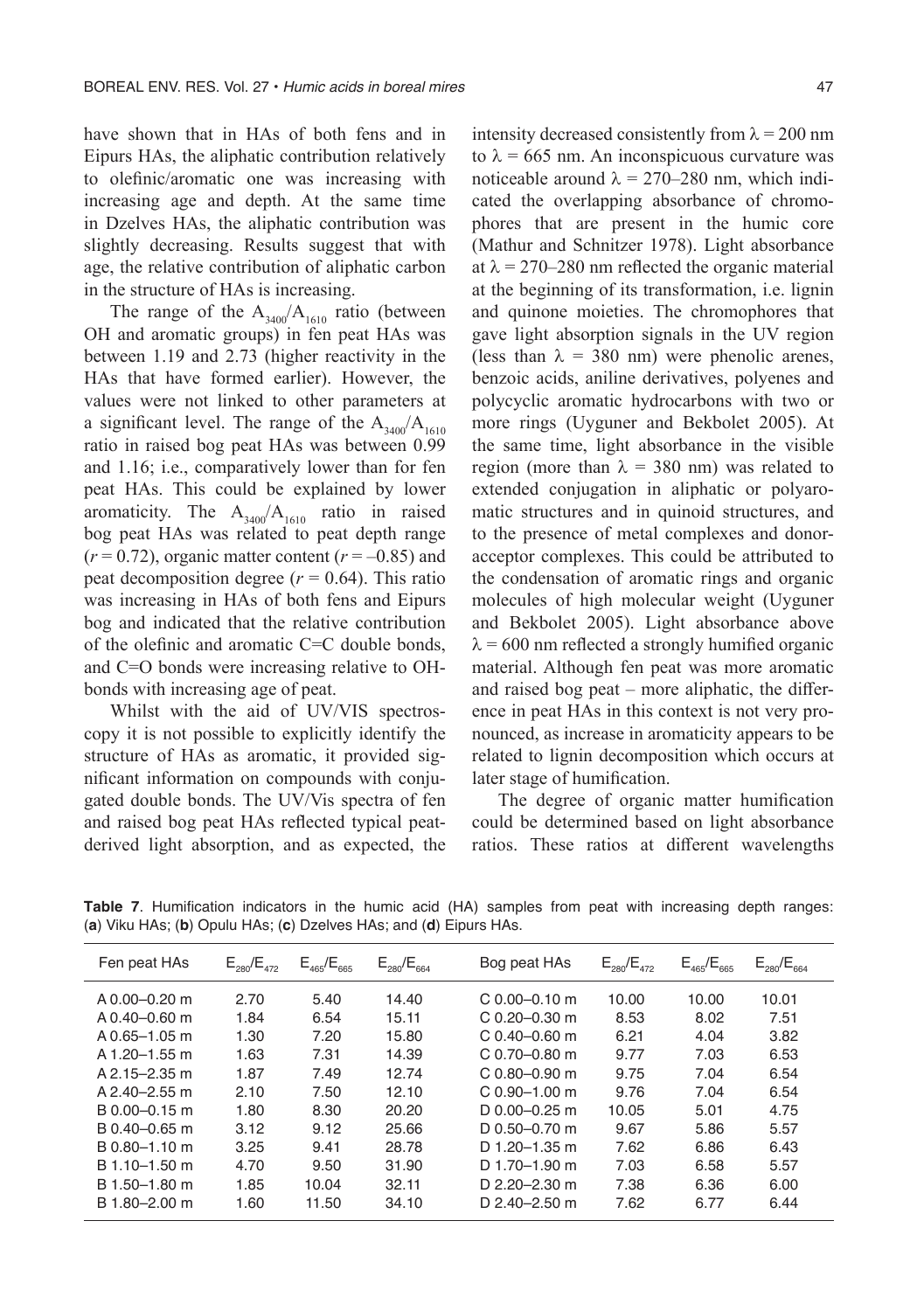could be calculated from the UV-Vis spectra, thereby obtaining information on the aromaticity or aliphaticity of HAs. The  $E_{280}/E_{472}$  ratio (Table 7) in fen peat HAs ranged between 1.30 and 4.70, representing the presence of lignin and other weakly humified materials in the composition of HAs. There was a slight difference in this ratio between HAs from the Viku and Opulu fens, which appeared to be caused by the differences in the peat botanical composition. The  $E_{280}/E_{472}$  ratio in raised bog peat HAs was comparatively much higher, ranging between 6.21 and 10.05, although the variability in this case was not as high as in fen peat HAs. The  $E_{280}/E_{664}$ ratio (Table 7) also served as an indication of a large amount of lignin in fen peat HAs. This ratio ranged between 12.10 and 34.1, also showing a large share of weakly humified compounds in the structure of fen peat HAs. The  $E_{280}/E_{664}$  ratio in raised bog peat HAs ranged between 3.80 and 10.00. The  $E_{280}/E_{472}$  and  $E_{280}/E_{664}$  ratio values did not seem to follow any specific pattern; nevertheless, there were apparent differences between fen and raised bog peat HAs: in raised bog peat HAs, a stronger correlation between the  $E_{280}/E_{664}$  ratio and elemental composition could be observed (C  $r = -0.77$ , H  $r = -0.60$ , O  $r = 0.77$ ). The  $E_{465}/E_{665}$  ratio in isolated fen peat HAs (Table 7) ranged between 5.4 and 11.5, showing the presence of non-humified organic material with plant proteins and carbohydrates, low quantities of aliphatic structures and high content of condensed aromatic structures. Thus, this parameter appeared to be linked to the peat decomposition degree  $(r = -0.65)$ . Moreover, it was consistent with the ratios between aromatic and aliphatic compounds and between the -OH and aromatic groups found in fen peat HAs. The highest ratio values indicated weakly humified organic material that contains proteins and carbohydrates, while the lowest ratio values were typically associated with a higher quantity of aromatic components and higher condensation of HA structure. The  $E_{465}/E_{665}$  ratio in raised bog peat HAs was quite similar (between 4.0 and 10.0). Minor and site-dependent differences in the humification indicators for HAs of different peat types could be noticed. The UV/Vis absorption typically was the strongest through the UV wavelengths to the blue light wavelengths, therefore  $E_{280}/E_{472}$  appeared to be the most important ratio amongst three. At the same time, all three presented ratios of raised bog peat HAs had at first decreasing trend, which then changed to increasing trend, this appeared to be due to olefinic/aromatic conjugated C=C bonds first to be reduced and then increased.

The result of the fluorescence emission spectroscopy indicated no major differences between fen and raised bog peat HAs taken from top peat layers (Fig. 3). In general, the data have shown two major signals: the first at  $\lambda = 450 - 455$  nm and the second at  $\lambda = 480 - 490$  nm, with the latter signal being more intense in fen peat HAs. The signal at  $\lambda = 450 - 455$  nm could be attributed to quinone structures in HAs, while the signal at  $\lambda = 480 - 490$  nm was related to aromatic and polyaromatic structures that are more common in fen peat HAs than in raised bog peat HAs, as supported by the FT-IR and UV-Vis analysis data.

The humification degree of HAs could be traced in the fluorescence emission spectra using the ratio between light absorption at 460 nm and 510 nm  $(I_{460}/I_{510})$ . The data have shown that this parameter, although variable, was generally higher in raised bog peat HAs (Eipurs HAs: 1.36, Dzelves HAs: 2.48) compared to fen peat HAs (Viku HAs: 1.08, Opulu HAs: 1.15) and in peat taken from mire top layers, and it was sensitive to the O content in HAs. The EEM information obtained from the 3D fluorescence analysis of fen and raised bog peat HAs reflected the presence of complex systems with several fluorescent components. The fluorescence peaks with high relative intensity at short Em wavelengths could be associated with the presence of simple structural components of wide molecular heterogeneity and small molecular weight, a small degree of aromatic condensation, low degree of humification and low quantity of conjugated fluorophores (Enev *et al.* 2014). At the same time, the fluorescence peaks at long Em wavelengths indicated the presence of more complex structural components with higher degree of aromatic condensation with more conjugated fluorophores (Enev *et al.* 2014). Regarding Ex wavelengths, fen and raised bog peat HAs exhibited similar characteristic fluorescence peaks around  $\lambda = 450 - 500$  nm, which can be attributed to aromatic fluorophores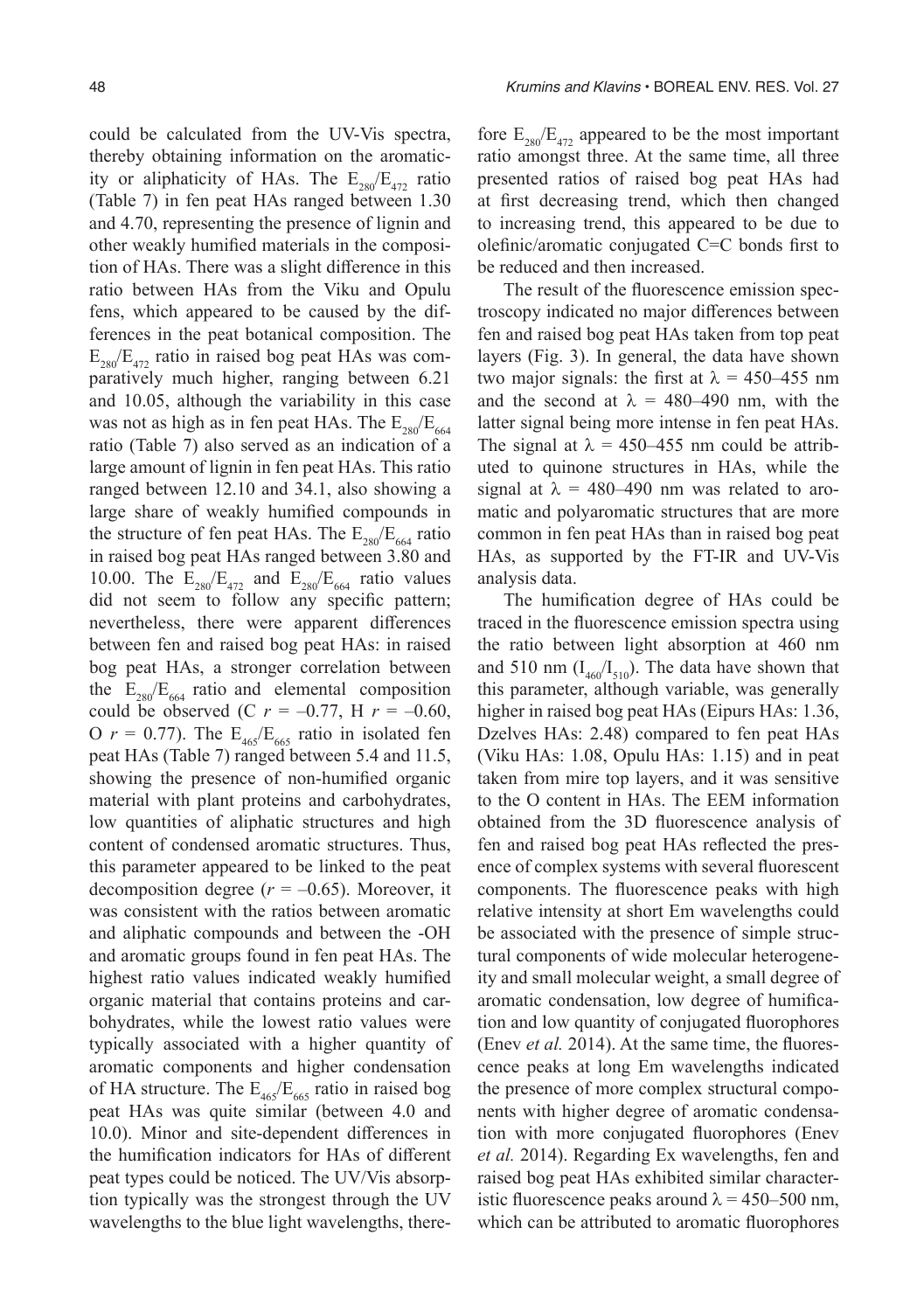

**Fig. 3.** The fluorescence emission spectra of selected humic acids (HAs) from peat at top layers of mires (excitation: 350 nm): (**a**) Viku HAs from peat at 0.00–0.20 m; (**b**) Opulu HAs from peat at 0.00–0.15 m; (**c**) Dzelves HAs from peat at 0.00–0.10 m; and (**d**) Eipurs HAs from peat at 0.00–0.25 m.

with electron-donating functional groups (Enev *et al.* 2014). However, in raised bog peat HAs, the fluorescence at this wavelength interval less expressed, pointing to lower aromaticity. Moreover, the overall fluorescence intensity of raised bog peat HAs was lower when compared to fen peat HAs; aside from that, both types of HAs had similar EEMs (Fig. 4), which were consistent with the data obtained from FT-IR and UV/Vis spectroscopic analysis.

#### **Stable carbon and nitrogen isotope ratios in peat humic acids**

The  $\delta^{13}$ C isotopic ratio in fen peat HAs (Table 8) reflected  $CO_2$  fixation in peat-forming plants, and its values were like ratios typically found in soil and peat HAs, such as reported by Zaccone *et al.* (2011), Krumins *et al.* (2019), Nissenbaum and Schallinger (1974), Katsumi *et al.* (2015). In HAs from Viku fen, the  $\delta^{13}$ C values were between  $-28.2$  and  $-27.4\%$ , reflecting a dominant contribution of C3 plant species and a possible change in dominant peat-forming plant species over time. At the same time, these values also have shown

the depletion of 13C, which might point on the presence of lignin-poor plant species, while the slight enrichment could have been caused by the production of fresh peat layers from the higher plant decomposition. The distribution of  $\delta^{13}C$  in HAs from Opulu fen followed similar pattern, although the absolute  $\delta^{13}$ C values were different and indicated slight enrichment: they varied between  $-27.5$  and  $-23.8\%$ . Low  $\delta^{13}$ C values correlated with a high decomposition degree. The  $\delta^{13}$ C isotopic ratio in raised bog peat HAs was equally similar and ranged between –28.2 and –23.4‰, with no major differences between HAs from Dzelves and Eipurs bogs. The distribution of  $\delta^{13}$ C varied with HA parameters and appeared to depend on the origin of the organic material. A noticeable enrichment could be observed with the complexation of a botanical composition, while a relatively simple botanical composition has shown stable isotopic distribution – such as in fen peat HAs, where a strong correlation between  $\delta^{13}$ C and total organic carbon ( $r = -0.68$ ), peat decomposition degree  $(r = 0.61)$  and peat type  $(r = -0.56)$  could be observed. Generally,  $\delta^{13}$ C shown the  $CO_2$  fixation in C3 plants: the ratio was higher in freshly formed peat layers.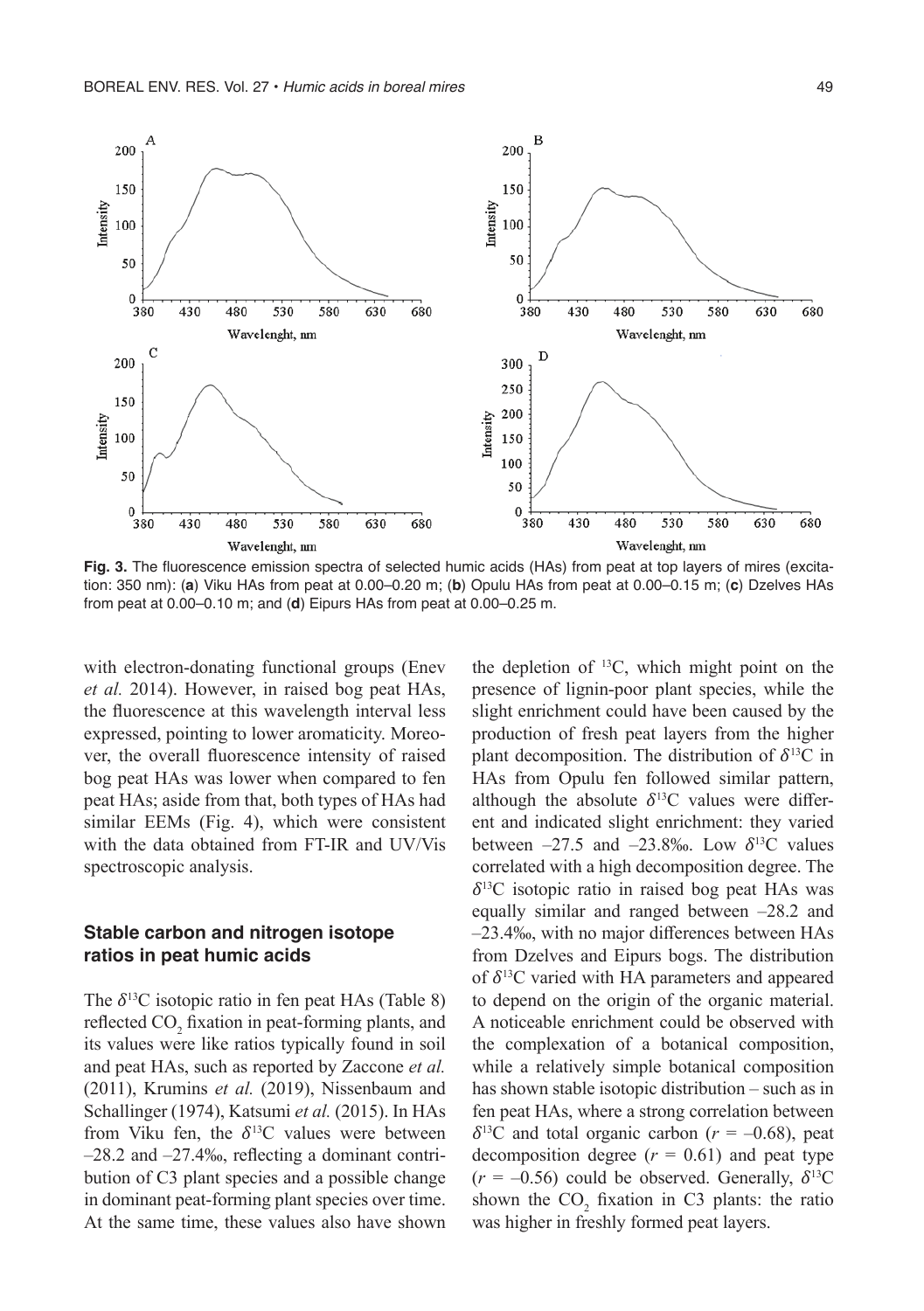

**Fig. 4.** The excitation-emission matrices (EEMs) of the studied humic acid (HA) samples: (**a**) Viku HAs (A1: 0.00–0.20 m, A2: 1.20–1.55 m, A3: 2.40–2.55 m) and (**b**) Dzelves HAs (B1: 0.00–0.10 m, B2: 0.40–0.50 m, B3: 0.70–0.80 m).

The  $\delta^{15}N$  isotopic ratio in fen and raised bog peat HAs reflected the  $N_2$  fixation in peatforming plants, N input and peat mineralisation. In HAs from Viku fen, the  $\delta^{15}N$  values were indicating enrichment and varied between 1.0 and 2.4‰ (Table 8). Considerably high values might be indicative of the main peat-forming species and preferential loss of <sup>14</sup>N through fractionation during biological transformation. Possible causes for the enrichment were N stress, the fractionation of stable N isotopes during e.g.

denitrification and mixing of N from internal and external sources. In HAs from Opulu fen, the  $\delta$ <sup>15</sup>N values were indicating both enrichment and depletion and varied between –0.4 and 0.9‰, showing peat mineralisation and both input and depletion of N. The N depletion could be identified in HAs from the bottom layer of the Opulu fen peat profile, while the top layer has shown enrichment that might have been caused by anthropogenic activities, such as agriculture, in the local area. The higher  $\delta^{15}N$  values correlated

**Table 8**. The δ<sup>13</sup>C ratio and the δ<sup>15</sup>N ratio (‰) in the humic acid (HA) samples from peat with increasing depth range: (**a**) Viku HAs; (**b**) Opulu HAs; (**c**) Dzelves HAs; and (**d**) Eipurs HAs.

| Fen peat HAs    | $\delta^{13}$ C | $\delta^{15}N$ | Bog peat HAs      | $\delta^{13}C$ | $\delta^{15}N$ |  |
|-----------------|-----------------|----------------|-------------------|----------------|----------------|--|
| $A$ 0.00-0.20 m | $-26.77$        | 0.94           | $C_{0.00-0.10}$ m | $-27.83$       | 3.49           |  |
| $A$ 0.40–0.60 m | $-27.16$        | 0.01           | $C$ 0.20-0.30 m   | $-28.69$       | $-1.33$        |  |
| $A$ 0.65-1.05 m | $-27.83$        | 0.11           | $C$ 0.40-0.60 m   | $-26.83$       | 0.95           |  |
| $A$ 1.20-1.55 m | $-27.67$        | 0.07           | $C$ 0.70–0.80 m   | $-27.92$       | 2.27           |  |
| $A$ 2.15–2.35 m | $-27.48$        | $-0.05$        | $C$ 0.80-0.90 m   | $-27.55$       | 2.78           |  |
| $A$ 2.40–2.55 m | $-27.39$        | $-0.37$        | $C$ 0.90-1.00 m   | $-27.74$       | 2.68           |  |
| B 0.00-0.15 m   | $-27.92$        | 1.87           | $D$ 0.00-0.25 m   | $-27.02$       | $-1.24$        |  |
| B 0.40-0.65 m   | $-27.93$        | 2.41           | $D$ 0.50-0.70 m   | $-27.78$       | 3.19           |  |
| B 0.80-1.10 m   | $-27.83$        | 2.16           | $D$ 1.20-1.35 m   | $-23.49$       | $-0.32$        |  |
| B 1.10-1.50 m   | $-28.16$        | 1.66           | $D$ 1.70–1.90 m   | $-25.72$       | 0.65           |  |
| B 1.50-1.80 m   | $-28.03$        | 1.08           | $D 2.20 - 2.30$ m | $-25.48$       | 0.78           |  |
| B 1.80-2.00 m   | $-27.74$        | 1.05           | $D 2.40 - 2.50$ m | $-26.01$       | 0.95           |  |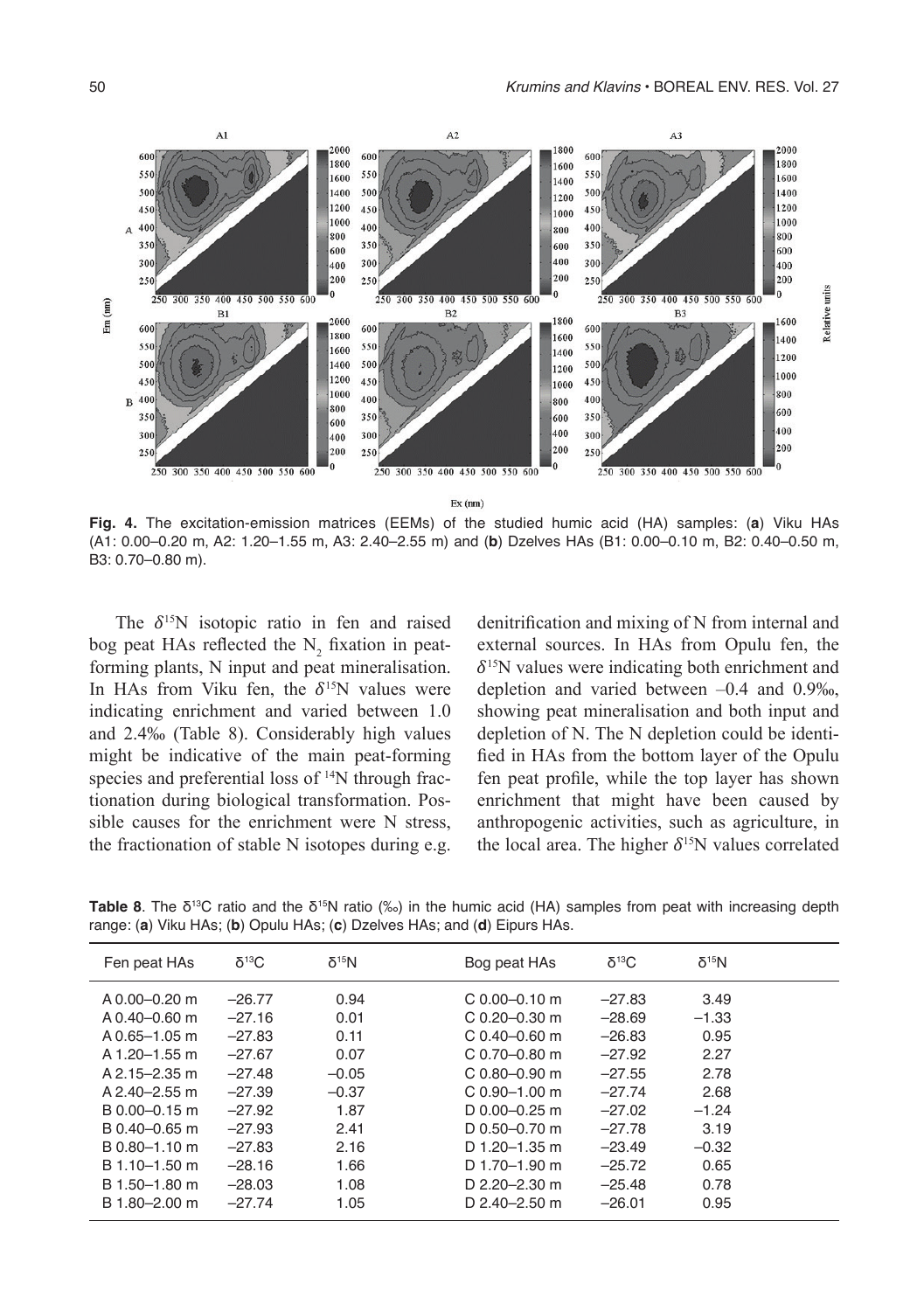

**Fig. 5.** The 13C NMR spectra of selected humic acids (HAs) from peat at top layers of mires: (**a**) Viku HAs from peat at 0.00–0.20 m; (**b**) Opulu HAs from peat at 0.00–0.15 m; (**c**) Dzelves HAs from peat at 0.00–0.10 m; and (**d**) Eipurs HAs from peat at 0.00–0.25 m.

with a higher decomposition degree. In HAs from raised bog peat, the  $\delta^{15}N$  values were somewhat similar, although there were site-dependent differences that possibly point to varied anthropogenic impacts on different sites. At the same time, overall  $\delta^{15}N$  isotopic ratio values in HAs followed the same intervals as found in other peat HAs, e.g., as in the HAs studied by Zaccone *et al.* (2011) or Katsumi *et al.* (2015).

#### **Peat humic acid 13C nuclear magnetic resonance spectra**

The 13C NMR for the purposes of this study was performed in solid state as this in contrast to dissolved-state allowed to obtain results with higher resolution. The choice was based on the evidence that in dissolved-state the media contains comparatively lower concentration of HAs than solid state media. The content of aromatics/ conjugated aliphatics in raised bog peat-forming plants, such as *Sphagnum magellanicum*,

is known to be comparatively much lower than in fen peat-forming higher vegetation. At the same time, the 13C NMR spectra of fen peat HAs and raised bog peat HAs had no major differences, and the chemical shifting of C manifested similarly, apart from intensity and differences between the integration areas for unsubstituted aromatic C and aromatic C substituted by O (Fig. 5). However, spinning side bands present in the spectra must be considered in the interpretation of the data.

The chemical shifting at 0–50 ppm reflected aliphatic carbon (C-C). While the chemical shifting at this interval in peat HAs shown no apparent pattern relative to the depth range of peat used for HA extraction, the relative shifting intensity in fen peat HAs was higher than in raised bog peat HAs. Shifting at 50–60 ppm represented methoxyl carbon (C-O). The values of fen peat HAs in this interval were similar in all depth ranges, but their relative shifting intensity was higher when compared to raised bog peat HAs. Although the signal produced by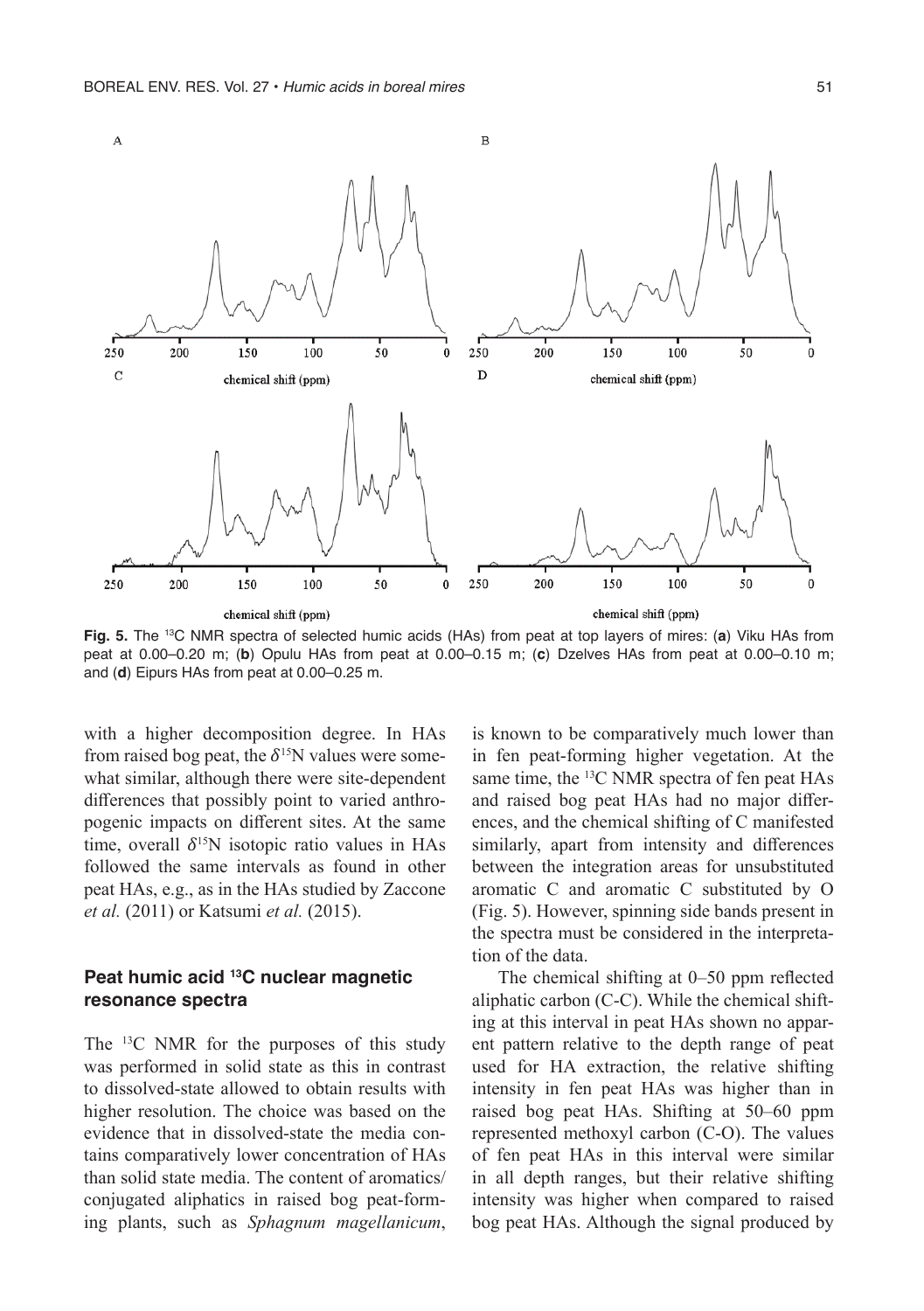methoxyl carbon could coincide with that of N compounds in HAs, the results show no such correlation. Shifting at 60–90 ppm pointed to a simple carbon bond (C-O) and shifting in peat HAs to increase with an increase in the depth of a peat sample, while the relative intensity was higher in fen peat HAs compared to raised bog peat HAs. The O-alkyl signal possible carbohydrate degradation and dehydration in fen peat HAs (Fig. 5), and this is consistent with fen peat HA FTIR spectra. Shifting at 90–110 ppm has shown a simple carbon bond to two heteroatoms (C=C), and it also appeared to increase with the depth of a sample, with the relative intensity in fen peat HAs being higher. At around 105 ppm, there was primarily the anomeric C (C1) of carbohydrates. Shifting at 110–140 ppm indicated conjugated unsaturated carbon (-C-C-C-C- aromatic, but possibly also aliphatic), and the shifting increased with the depth of a sample, the relative intensity was highest in fen peat HAs. The conjugated olefinic C=C bands are shifting through the region between 110–140 ppm. Roughly around 115 ppm, there was a signal of unsubstituted aryl C, but around 130 ppm: C-substituted aryl C, while at around 150 ppm, there was indication of O-substituted aryl C. Shifting at 160–190 ppm suggested the presence of carbonyl, ester and amide (C=O), and the intensity of this shifting decreased with the sample depth, while showed no significant relation with N compounds in the studied HAs. Differences between the integration areas for unsubstituted aromatic C and aromatic C substituted by O suggested the presence of lignin products in fen peat HAs. The ratio between both areas in fen peat HAs was 1.73, while in raised bog peat HAs it was 0.76. Overall, the contribution of aliphatic C to the structure of HAs appears to be dominant in both raised and fen peat HAs.

#### **Discussion**

Mires in Northern Europe have been classified as large landscape units with common features in vegetation, hydrology, peat stratigraphy and general patterns of site conditions, such as minerotrophic (fen) and ombrotrophic (raised bog) conditions (Pakarinen 1995). Peat used for HA extraction was sampled in mires that represent typical environmental conditions in boreal mires, those being two fens and two raised bogs (Aerts *et al.* 1999). Viku fen is in the western geobotanical district of Latvia, while Opulu fen is situated in the north-eastern geobotanical district. Both raised bogs are located in the coastal geobotanical district. Differences amongst these geobotanical districts are reflected in contrast geological development, vegetation and soil features, which is resulting in different mire types, their distribution and vegetation cover. Therefore each of mires selected for this study serve as unique archive containing data on regional differences (Kabucis 1995). The dominant vegetation in the mires considered for peat sampling represents the most common plant species in mires of Northern Europe, depending on their type (Table 9), while

| Species in the raised bog vegetation              | Species in the fen vegetation                          |
|---------------------------------------------------|--------------------------------------------------------|
| Andromeda polifolia L.                            | Carex elata L.                                         |
| Calluna vulgaris L.<br>Drosera rotundifolia L.    | Carex lasiocarpa L.<br>Carex diandra L.                |
| Eriophorum vaginatum L.<br>Ledum palustre L.      | Carex nigra L.<br>Menyanthes trifoliata L.             |
| Oxycoccus palustris L.                            | Phragmites australis L.                                |
| Rhynchospora alba L.<br>Scheuchzeria palustris L. | Eriophorum latifolium L.<br>Drepanocladus revolvens L. |
| Sphagnum magellanicum L.                          | Scorpidium scorpioides L.                              |
| Sphagnum fuscum L.<br>Sphagnum rubellum L.        | Campylium stellatum L.<br>Fissidens adianthoides L.    |
| Sphagnum angustifolium L.                         | Calliergonella cuspidate L.                            |

**Table 9**. The dominant peat-forming plant species (in Latin) in the botanical composition of the studied peat samples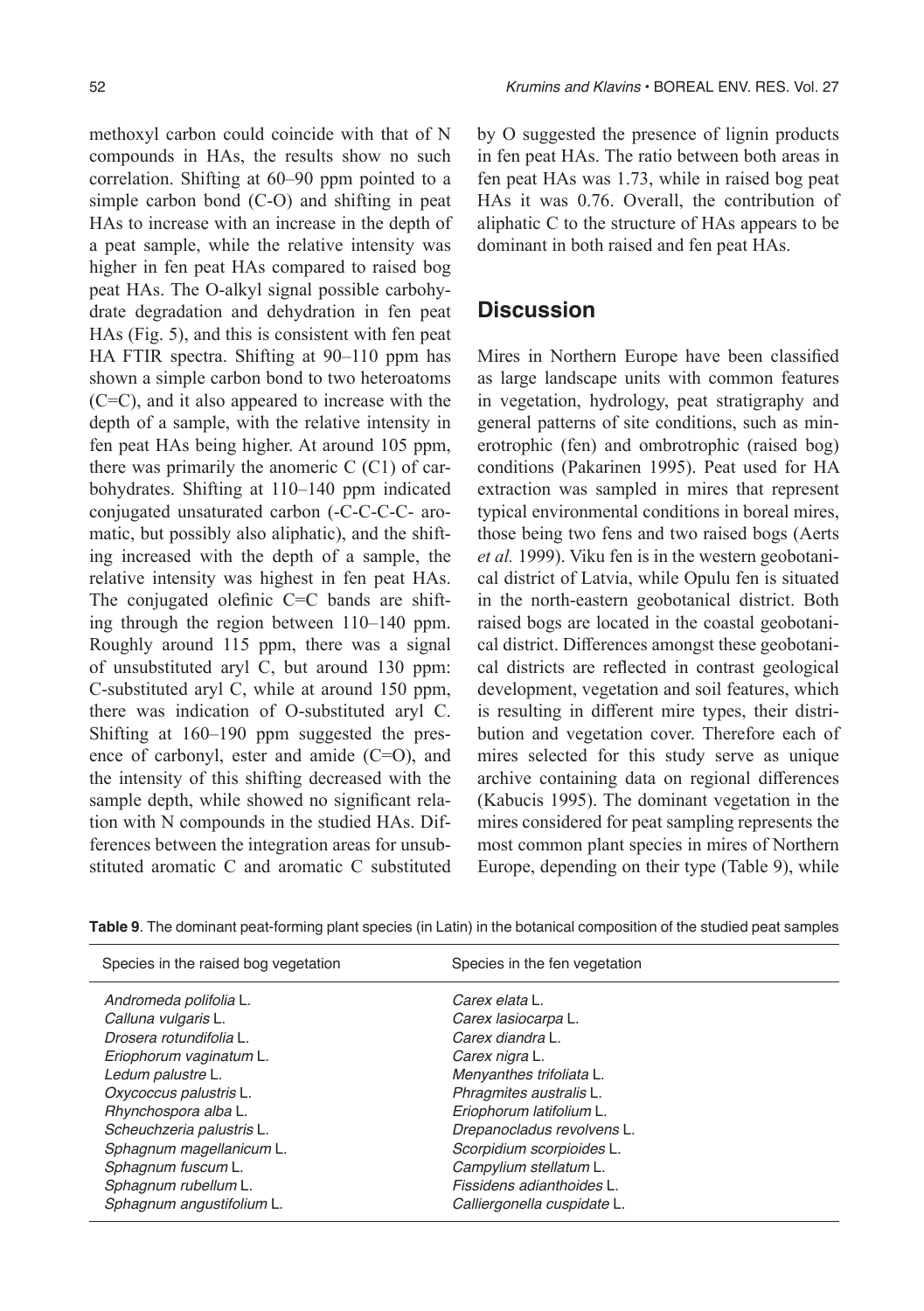also showing profound differences between fens and raised bogs of the boreal environment.

Due to differences in the formation and development conditions, including formation in different geobotanical regions, raised bogs are with thicker peat layers than fens that were considered in this study. Additionally, these mires are also of different age. Although the study was conducted in Latvia, which is only a small part of the boreal environment, we believe that the results obtained reflect fundamental trends in the formation of peat natural organic matter in the boreal region as a whole, since all mires considered for peat sampling were formed at the end of the last glacial period under similar climatic conditions (Behre and van der Plitcht 1992, Kuske *et al.* 2010). The age and thickness of the peat profiles indicate changes in peat accumulation rates over time (Fig. 1). The raised bog peat accumulation in Dzelves and Eipurs bogs apparently has been more intensive than fen peat formation in Viku and Opulu fens. Higher plant remains are generally more decomposed than lower plant (bryophyte) remains, and this difference is exemplified in Dzelves and Eipurs bog peat profiles, the first of which contains only raised bog peat, while the latter contains fen, transitional and raised bog peat types (Kuske *et al.* 2010). However, the environmental conditions of particular mire also have significant impact on the further development of the site. The decomposition of higher plant remains leads to formation of sapric peat layers in fens, while bryophyte decomposition ends with accumulation of fibric peat.

Due to differences in the environmental conditions, there are profound differences in the ratio between organic and inorganic matter content amongst peat types, which understandably also appears in HA outcome, which can be extracted from peat. Fens have formed in depressions between hills and hillocks from whose slopes mineral matter entered mire and accumulated within peat layers. In addition, sensitivity to changes in environmental settings are reflected in varied amounts of inorganic matter in Viku and Opulu fen. Simultaneously, raised bogs formed as ecosystems isolated from surroundings with little impact from mineral sources. Viku fen is surrounded by the quaternary deposits —  $gQ_3$ *ltv*, with additional areas of  $glQ_3 l t v$  and  $glQ_3 l t v$ , all of which are mineral sources and source of high mineral matter content in fen peat. The  $gQ_3$ *ltv* are glaciogenic deposits, which are generally composed of till and form hills and hillocks in the surrounding areas. The  $glQ<sub>3</sub> ltv$  are glaciolacustrine deposits, which contain sand, silt and clay. Generally, glaciolacustrine deposits cover glaciogenic deposits and from surrounding hill and hillock slopes are delivered in the fen ecosystem. The  $gfQ_3$ *ltv* are glaciofluvial deposits and contain sand, gravel and pebble. The surrounding areas of Opulu fen contain similar deposits to those of Viku fen, whilst there are also additional a $Q_4$  to the north of the fen, which are alluvial sediments and contain sand, gravel, pebble, and silt. Eipurs and Dzelves bog are located in close proximity and surroundings contain gQ<sup>3</sup> *ltv*, gfQ3*ltv* and  $aQ<sub>4</sub>$  sediments, although the coastal area is relatively flat and there is no major influence of mineral sources on raised bog development (https://www.lvmgeo.lv/en/maps).

The interpretation of data on HAs in this study is based on the results of numerous studies dedicated to development of HS structural models. Examples of such studies are e.g., Schulten (1995), Saiz-Jimenez (1996) and De Paolis and Kukkonen (1997), who published on the presence of considerable lignin concentration in humic material and low thermodynamical stability of conjugated aliphatic chains in comparison to aromatic chains. The concept of organic matter humification is one of the key concepts in carbon biogeochemical flow and all the processes related to living organic matter transformation; however, due to the complexity of these processes, discussions are still open for interpretation. Comparatively, lignin-rich vegetation in fens is more sensitive to organic matter degradation than lignin-lacking vegetation in raised bogs. Moreover, the humification in fens takes more time in aerobic/hypoxic environment than in raised bogs and this results in more profound organic matter mineralization.

The amount of HAs that can be extracted greatly differ between fen and raised bog peat and the exact amount is sensitive to peat type, age and inorganic matter content present in peat mass. The results suggest that fen peat of a diverse botanical composition, low amount of detritus and the mineral matter content of less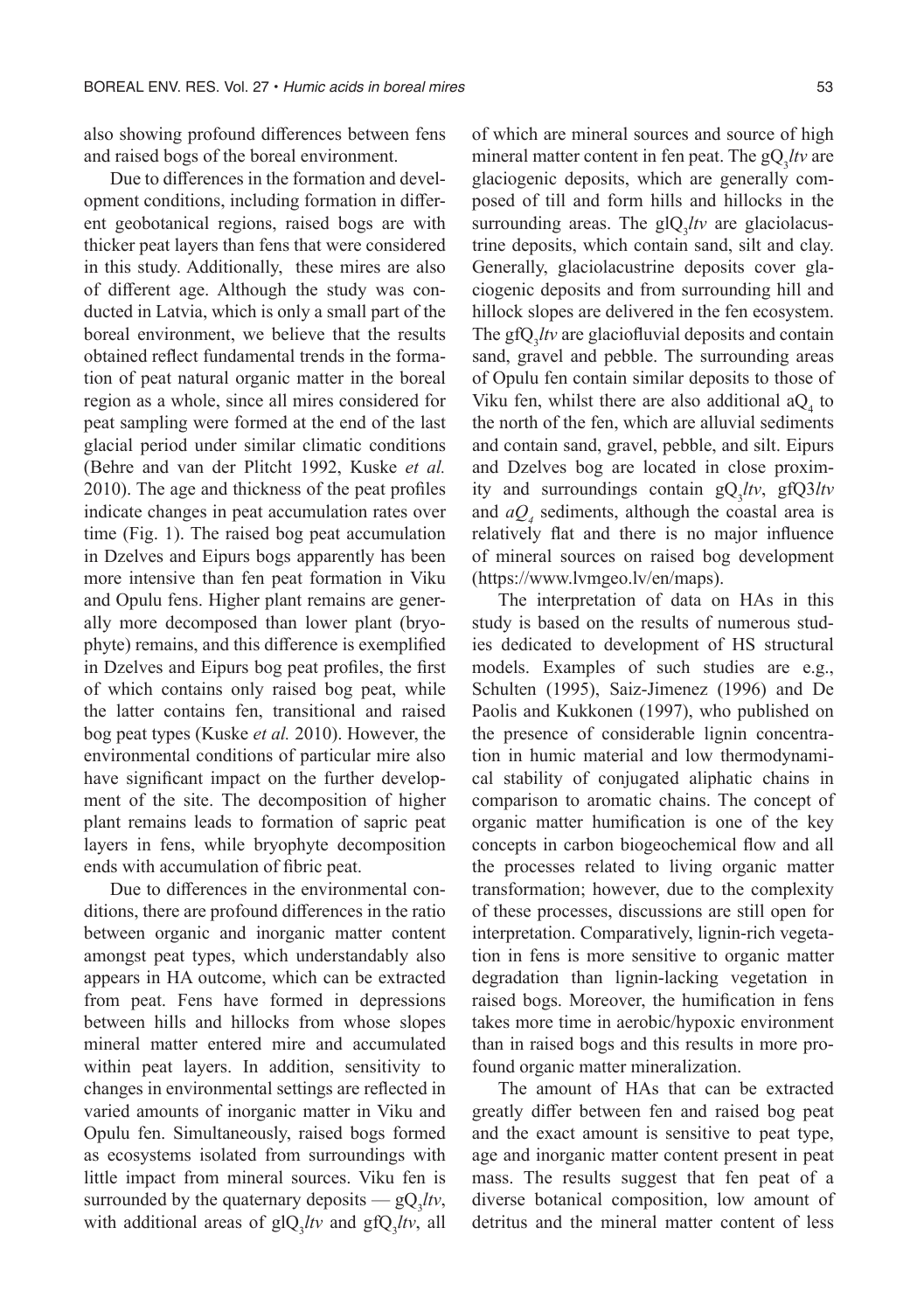than 10% typically has the highest HA yield, as proven by the strong correlation between the amount of organic matter and the HA content. Apparently, there is a strong correlation between peat-forming organic matter (woody and herbaceous plant remains) in fen peat and HA content, while in raised bog peat this correlation is not a very pronounced indicator. Therefore, the amount of HAs in raised bog peat is more consistent than in fen peat HAs. The amount of HAs in fen peat is sensitive to peat botanical composition, while in raised bog peat it is rather stable due to homogeneous continuous peat layers. Notably, the amount of HAs that can be extracted from peat depends not only on the peat type and related properties but also on the extraction procedure. In this study, the extraction was done under same conditions using KOH that allows to extract comparatively more HAs than NaOH (Saito and Seckler 2014). It is unambiguous that analysis of samples that are of similar age can be highly informative and unique. Alas, analysed fen and raised bog peat HAs were of peat of systematically different age, thus differences are not per se related to peat type and could be related to time-depended environmental factors. However, while raised bogs are mostly environmentally isolated ecosystems and can be directly compared to one another, fens are variably affected by the surrounding environment both in time and space-scale making the comparison between two sites rather difficult as data will reflect manifestations of local influences, which can be highly varied. Moreover, comparison using same age frame would require differentiation between peat types, but as suggested by the results, the deeper parts of Eipurs bog contain transitional and fen peat, which accordingly cannot be used for comparison between fen and raised bog peat HAs.

The result of elemental analysis suggest that HAs isolated from fen and raised bog peat do not differ significantly. However, the results may be seen as obstructed by different age distribution of fen and raised bog peat HAs. Simultaneously, differences in the relation between elemental composition and other properties of peat are evident. In raised bog peat HAs, C concentration appears to increase with the depth and age, while N concentration is decreasing. Simultaneously, C concentration comparatively is lower, but N content is higher in HAs isolated from raised bog with higher organic matter content. In fen peat HAs, only the positive corelation between organic matter and N concentration can be found. Fen peat HAs contain comparatively more N, but less O than raised bog peat HAs. Any differences in the concentration of C and H apparently are more site-dependent and not per se consistent with the type of peat. However, the results suggest that with advancing humification the concentrations of C and that of O changes. Nevertheless, the organic matter in peat and its decomposition degree appears to be of high importance for the quantitative elemental composition. Generally, the increase in peat humification is followed by a decrease in the N/C, H/C and O/C atomic ratios, which appear in response to the enrichment of total N relative to organic C, aromatic and aliphatic compounds (Stevenson 1994, Zaccone *et al.* 2018a).

The IR spectra of fen and raised bog peat HAs have shown no apparent differences in sample composition in terms of chemical groups present, apart from the IR light absorption intensity by molecules present in HAs. A difference in IR light absorption intensity between fen and raised bog peat HAs can be found at 1720 cm–1, which characterizes carboxylic groups and typically is associated with aliphatic structures at 2920 cm–1. Respectively, in fen peat HAs, the IR radiation absorption band for carboxylic groups is comparatively less pronounced. At the same time, there is no typical lignin pattern of lignocellulosic material in the analysed fen peat HAs (e.g., like in fen peat HAs described in the classic paper by Farmer and Morrison (1960). The absence of lignin pattern in studied fen peat HAs suggests a considerable carbohydrate degradation over time and HA dehydration, in addition, this is also consistent with organic matter degradation with increasing depth and age. Notably, while fen peat HAs and Eipurs bog HAs have shown similar traits in regard to IR light absorption and IR ratios, Dzelves bog HAs are considerably different. However, it should be considered that fen peat HAs and partly also Eipurs bog peat HAs are formed from peat with major contribution of higher vegetation to the composition, whereas Dzelves bog peat HAs are formed of peat with bryophyte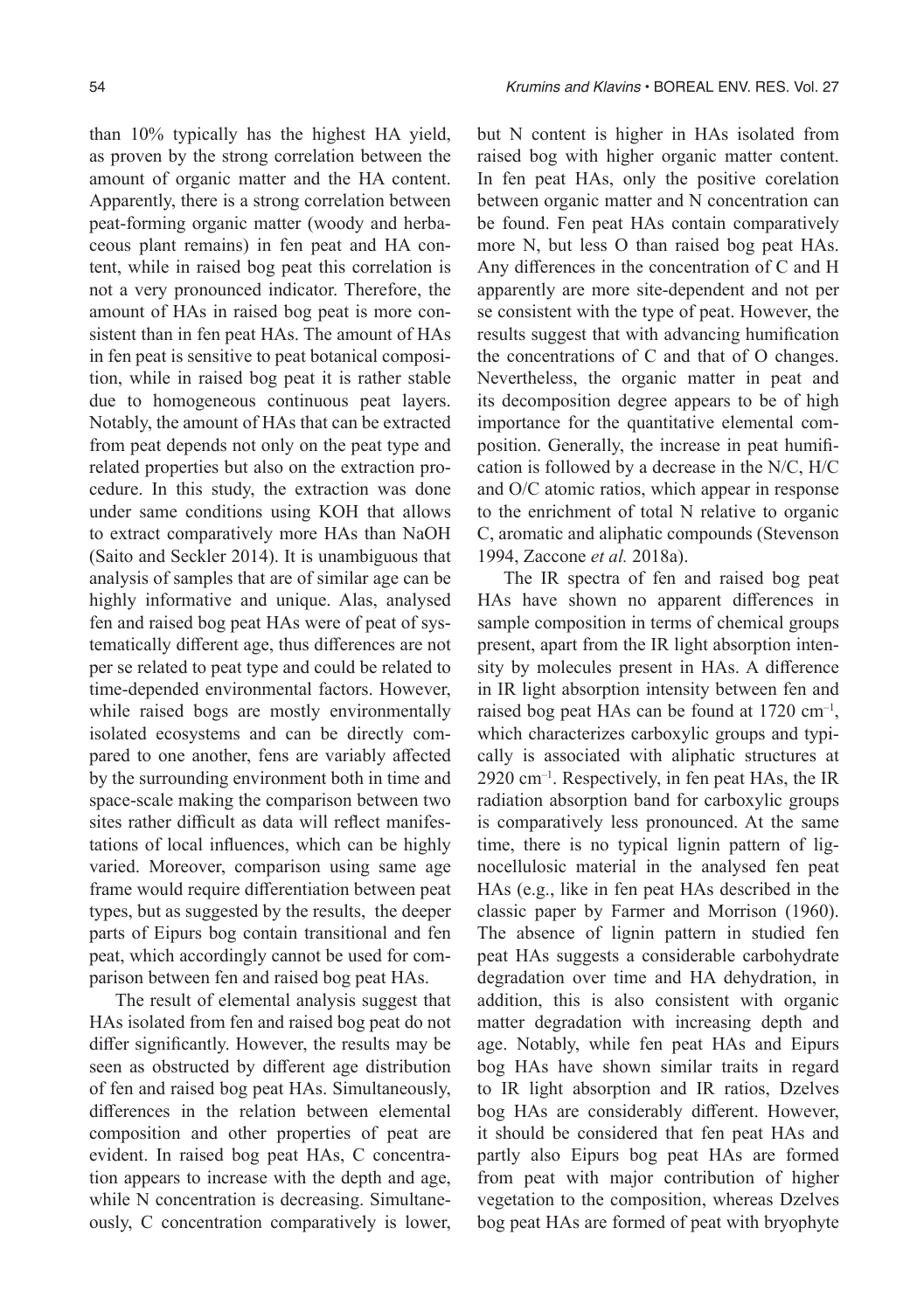dominance. The ratio between 1610 cm–1 and  $3400 \text{ cm}^{-1}$  (OH-stretching vibrations, hydrogenbonded OH groups) is increasing with increasing depth in studied fen peat HAs and in Eipurs bog HA samples. This finding suggests that the relative contribution of the olefinic and aromatic C=C double bonds and C=O bonds is increasing in relation to OH-bonds with increasing depth and age of HAs. The ratio between 1610 cm–1 and  $2920 \text{ cm}^{-1}$  (in plane vibrations of conjugated olefinic and aromatic C=C bands and C=O bands, stretching vibrations of aliphatic -CH<sub>3</sub> and  $-CH<sub>2</sub>$  in the side chains) indicate that in fen peat HAs and in Eipurs bog HAs, the aliphatic contribution in relation to olefinic/aromatic contribution is increasing with increasing depth and age of HAs. In Dzelves bog HAs, the aliphatic contribution is slightly decreasing with depth and age of HAs. However, conjugated C=C and C=O bands in the aromatic skeleton of HAs and quinones cannot be differentiated from conjugated olefinic C=C and enolic C=O bands by FTIR data alone. Still, the obtained results suggest that the relative contribution of aliphatic carbon is increasing with depth and age of fen peat HAs. The UV/Vis spectroscopy can provide data on compounds with conjugated double bonds, confirm and supplement data obtained from FTIR analysis. However, it must be noted that with UV/Vis spectroscopy alone, it is not possible explicitly identify the structure of HAs as aromatic. The UV/Vis spectra of fen peat HAs have shown the presence of lignin, which can be explained by its high resistance to degradation and slow decomposition rate. Consequently, lignin can temporarily accumulate in fen peat, undergo biological and chemical transformation and become incorporated into fen peat HAs. For this reason, lignin compounds are amongst the main precursors of aromatic carbon in fen peat HAs (Adani *et al.* 2006). At the same time, less recalcitrant to degradation aliphatic compounds are humified and accumulated within peat mass before lignin. Therefore, aliphaticity and not aromaticity is a likely feature of both fen and raised bog peat HAs. In fen environment, peat humification adopted lignin as one of the constituents at later stage of peat formation and it is likely that the emergence of lignin did not have any profound influence on the humification itself, besides new microbial pathways to decompose the organic material. Nonetheless, the concept of the humification is one of key concepts for carbon biogeochemical flows and the processes related to transformation of living organic matter, however considering the huge complexity of these processes, especially amongst different environments, discussions are still open. A plot of the  $A_{1610}/A_{2920}$  IR absorption ratio and the  $E_{465}/E_{665}$  UV-Vis absorption ratio demonstrated a negative linear correlation  $(r = -0.51)$  and supported the conclusion that lower  $E_{465}/E_{665}$  ratio values are associated with more aromatic components in peat HA composition. However, high degradation degree of fen peat HAs obstructed the data validation. The main molecular components of fen and raised bog peat HAs that contribute to fluorescence most probably are chromone derivatives with the Ex-wavelength at  $\lambda = 320-350$  nm and the Em wavelength at  $\lambda = 400-500$  nm and flavones or isoflavones (phenolic compounds) with the Ex-wavelength at  $\lambda = 310-365$  nm and the Em wavelength at  $\lambda = 415-475$  nm (Enev *et al.*) 2014). These phenolics are derived from lignin and other decomposed plant materials and are incorporated into peat HAs during their formation (Kleinert and Barth 2008). Therefore, their signal is more pronounced in fen peat HAs (Fig. 4).

Stable isotopes of C and N have been found useful in botanical studies, as they are a major aid to reconstruct the historical environment, to evaluate the origin and transformation of the organic material, to measure the anthropogenic interaction with the environment and in many other aspects (Fiorentino *et al.* 2015). Peat is commonly formed from assemblages of C3 and C4 plant communities with characteristic isotopic signatures, which can be detected in HAs. Changes in stable isotopic signatures reflect changes in the environmental conditions that can be both natural and human-caused. To identify changes in the historical environment, it is common to characterise stable isotopic ratios, such as,  $\delta^{13}$ C and  $\delta^{15}$ N. The ratio  $\delta^{13}$ C is a function of the photosynthetic pathways used by plants to fix  $CO_2$  from the atmosphere. Thus, variations in this ratio indicate changes in vegetation over time. Moreover, peat-forming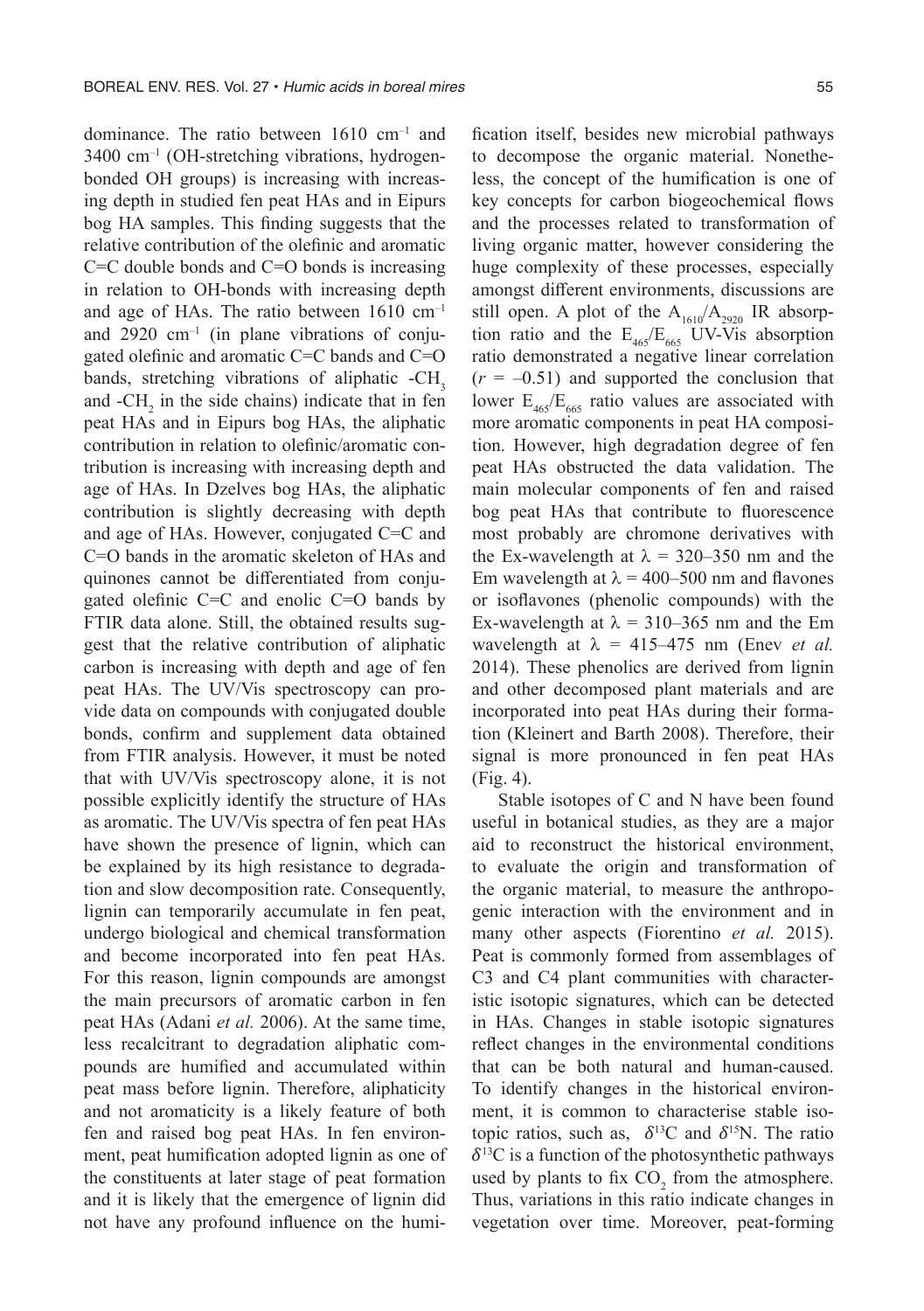plants have unique  $\delta^{13}$ C signature, which is not significantly altered during peat decomposition or HA formation. At the same time, our results suggest that in HAs of highly decomposed fen peat, the  $\delta^{13}$ C ratio is comparatively higher than in HAs from weakly decomposed peat. Additionally, in HAs taken from top peat layers in fens, the value of  $\delta^{13}$ C typically is higher than in HAs taken from deeper peat layers, which can be explained by formation of HAs in comparatively recent past and peat in top layers being with higher decomposition degree than in the rest of peat profile. Our data show that relation between  $\delta^{13}$ C and decomposition is relatively high  $(r = 0.60)$ . Peat is most commonly formed of plants with C3 photosynthesis, in which the  $\delta^{13}$ C is around –27‰. Several C4 species common to peat material have  $\delta^{13}$ C signature around –15‰. Noteworthy, C4 plant communities are very rare in the boreal region, because of their poor photosynthetic performance in the climatic conditions that are characteristic to this region. Still, individual parts of boreal ecosystems, for instance, within fens may still provide necessary conditions for C4 plant development (O'Leary 1988, Kubien and Sage 2003, Zhao *et al.* 2010). The ratio  $\delta^{15}N$  represents N-fixation in plants over time. The ratio can also be used to analyse N-transformation during assimilation, amino acid synthesis and protein turnover, and N loss pathways such as loss of gaseous N products which fractionate heavily against <sup>15</sup>N (Bai *et al.*) 2012). Our results suggest that  $\delta^{15}N$  is linked to depth and age of peat where HAs are extracted from and it also depends on the organic matter content in peat and N concentration of HAs. At the same time, also differences in local anthropogenic and environmental impacts can be traced. Thus, different forms of N that are common to peat HAs may be interesting aspect for discussion in future studies, such as heterocyclic N, which can show possible impact of a historical wildfire, which has altered HA properties.

The data obtained from <sup>13</sup>C NMR point on the major contribution of aliphatic carbons to the structure of peat HAs, this finding is also consistent with information obtained from FTIR analysis. However, we believe that it is likely that conjugated double bonds in fen peat HAs are aromatic, as 13C NMR regions where conjugated double bonds can be found (e.g. 116 ppm and 137 ppm) are also in the intervals where signals of aromatics, such as substituted and unsubstituted aromatics are located — from 110–144 ppm, respectively. This is also supported by Hasegawa *et al.* (1978) and Davis *et al.* (1999).

#### **Conclusions**

We conclude that HA content in peat is affected by the location of mire and the environmental settings. In fen peat, HA content appears to be related to peat decomposition degree, lignin content, elemental H and N content, and the amount of additional inorganic matter, which can greatly reduce or increase the organic matter content in the total peat mass. In raised bog peat, HA concentration also seems to be related to peat decomposition degree, whilst there is no apparent relation to N and H content or location of mires. HA content in peat HAs apparently is affected by the age and depth range of peat samples, these parameters also affect aromaticity and aliphaticity of HAs. In this study, fen peat samples were systematically older than raised peat bog samples, it per se caused potential differences which were not necessarily related to peat type, but a detailed comparison of HAs of same age would be required for a conclusion that peat type is a dependency. Still, a general conclusion is that fen and raised bog peats have significant differences in the concentration of HAs and this is because lignin-rich vegetation in fens is more sensitive to degradation than lignin-poor vegetation in raised bogs. Despite apparent differences in fen and raised bog peat HAs, the humification process itself is still a subject for discussions. We suggest that the pathways in microorganisms that are responsible for the decomposition and degradation of natural organic matter and the synthetic oxidation of phenolic compounds, such as lignin, are similar in all environments, and changes apparently occur at later stage due to subsequent conditions of organic matter transformation depending on the environment wherein the natural organic matter accumulates.

While trends of C and O concentrations as the function of time are different in fen HAs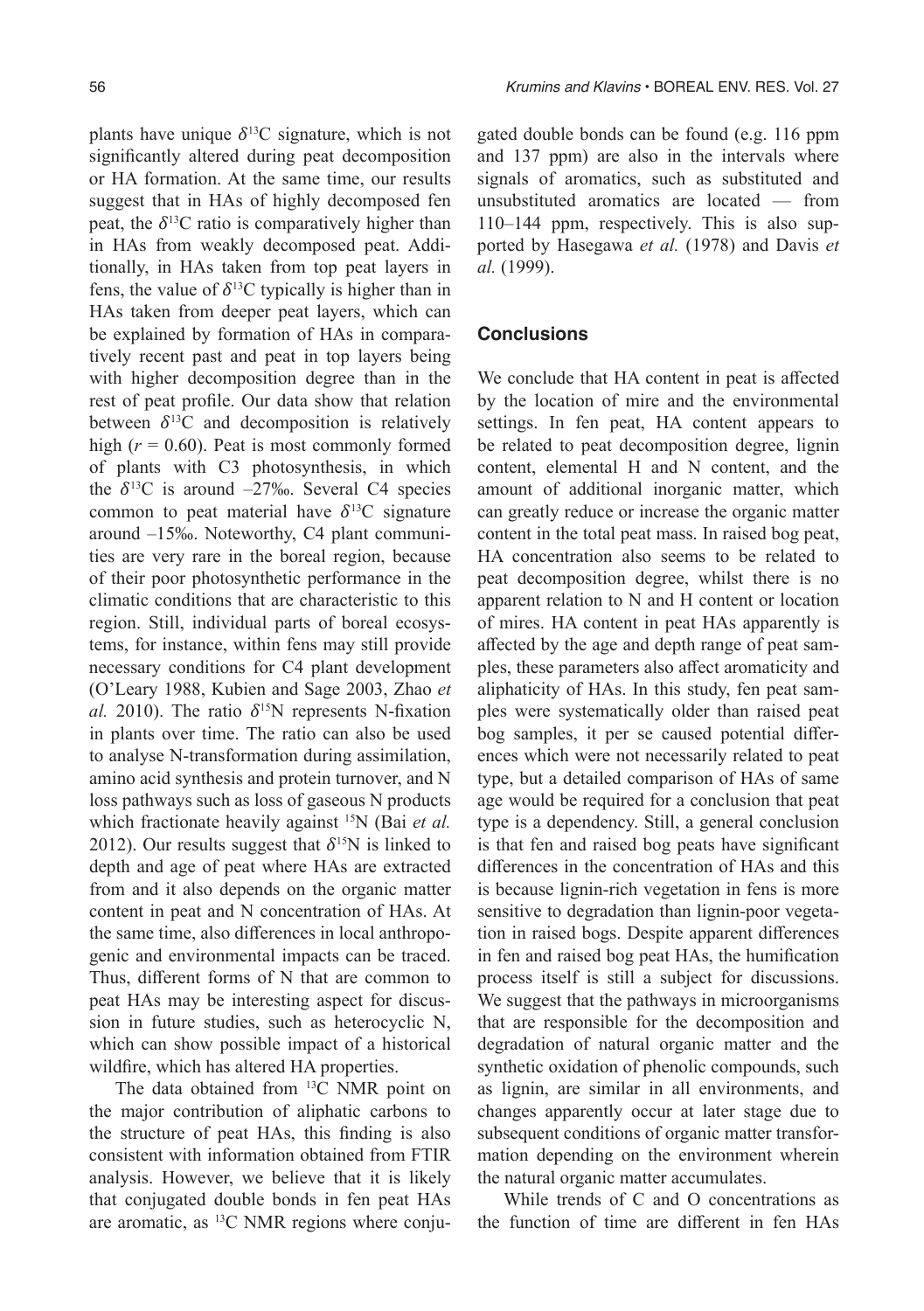and in raised bogs HAs. the elemental ratios in HAs of both kinds are rather similar, indicating similar formation conditions irrespective of the environment where they have been forming. However, due to the environmental transformations over time, the elemental composition may be altered. With advancing humification the concentration of the C and O changes accordingly. Trends of C and O concentrations as the function of time appear to be rather different between fen and raised bog peat HAs due to diversity in peat humification conditions. Respectively, in raised bogs with less intensive organic matter humification C tend to increase in concentration, but in fens with intensive organic matter humification the concentration of C is decreasing.

The overall aromaticity of fen peat HAs is higher than that of raised bog peat HAs, due to peat formation from lignin-rich vegetation that provides aromatic macromolecules. This is supported by the spectroscopic analysis data. Some differences can be observed in the 13C NMR spectra of HAs, depending on their type. That is, fen peat HAs contain higher concentration of aromatic C, and the ratio between unsubstituted aromatic C and aromatic C substituted by O is higher than that in raised bog peat HAs, pointing to the presence of lignin material in fen HAs. The O-alkyl signals, which can be observed in the fen peat HA 13C NMR spectra, indicate possible degradation over time and dehydration of carbohydrates that are attached to the molecular structure of HAs. This finding is consistent with the lignin pattern in the fen peat HA FT-IR spectra. At the same time, peat-forming bryophytes also contain molecules rich in phenolics, although aliphatic compounds prevail here. Perhaps, lignin content in fen peat HAs should be observed separately from peat humification process as lignin is resistant to degradation, thus it gets involved in the HA composition when other compounds are humified and some portion of fen HAs already formed without any involvement of lignin.

The subsequent conditions of organic matter transformation in fens vs. raised bogs appear to be more important for the formation of HA properties than the source material itself. The results suggest that HAs formed due to polymerisation of water-soluble phenolic precursors in the heterophasic biocatalysis process due to a catalytic effect of immobilised phenol oxidases (Mala *et al.* 2013). Parameters like the depth range, age, organic matter content and decomposition degree show strong correlations with HA properties and composition, while the peat type is one of the major factors defining the amount of HAs, which consequently is sensitive to changes in the source material. The raised bog and fen peats from which the studied HAs were isolated have formed in considerably different environmental conditions and geobotanical regions and under varied impacts from adjacent areas. We suggest that future comparative analyses of these types of peat should use samples of a similar age to factor in global environmental impacts on their formation. Such analysis would also require a wider selection of bogs and fens, not just the four selected for this study.

*Acknowledgements*: This research was funded by the European Regional Development Fund, grant number 1.1.1.2/16/I/001, under the post-doctoral research project number 1.1.1.2/VIAA/1/16/008. The authors would also like to thank the Latvian Council of Science for providing the grant lzp-2018/1-0009 "Properties and structure of peat humic substances and possibilities of their modification".

#### **References**

- Adani F., Spagnol M. & Genevini P. 2006. Biochemical origin and refractory properties of humic acid extracted from the maize plant. *Biogeochemistry* 78(1): 85–96.
- Aerts R., Verhoeven J.T.A. & Whigham D.F. 1999. Plantmediated controls on nutrient cyclic in temperate fens and bogs. *Ecology* 80(7): 2170–2181.
- Albrecht R., Petit J.L., Terrom G. & Perissol C. 2011. Comparison between UV spectroscopy and NIRS to assess humification process during sewage sludge and green wastes co-composting. *Biores. Technol.* 102(6): 4495–4500.
- Bai E. & Houlton B.Z., Wang Y.P. 2012. Isotopic identification of nitrogen hotspots across natural terrestrial ecosystems. *Biogeosciences* 9: 3287–3304.
- Behre K.E. & van der Plitcht J. 1992. Towards an absolute chronology for the last glacial period in Europe: radiocarbon dates from Oerel, Northern Germany. *Veg. Hist. Archaeobot.* 1(2): 111–117.
- Blaauw M. 2010. Methods and code for 'classical' agemodelling of radiocarbon sequences. *Quat. Geochronol.*  5(5): 512–518.
- Bodker J.E., Turner R.E., Tweel A., Schulz C. & Swarzenski C. 2015. Nutrient-enhanced decomposition of plant biomass in a freshwater wetland. *Aquat. Bot.* 127: 44–52.
- Bragazza I., Siffi I., Iaucumin P. & Gerdol R. 2007. Mass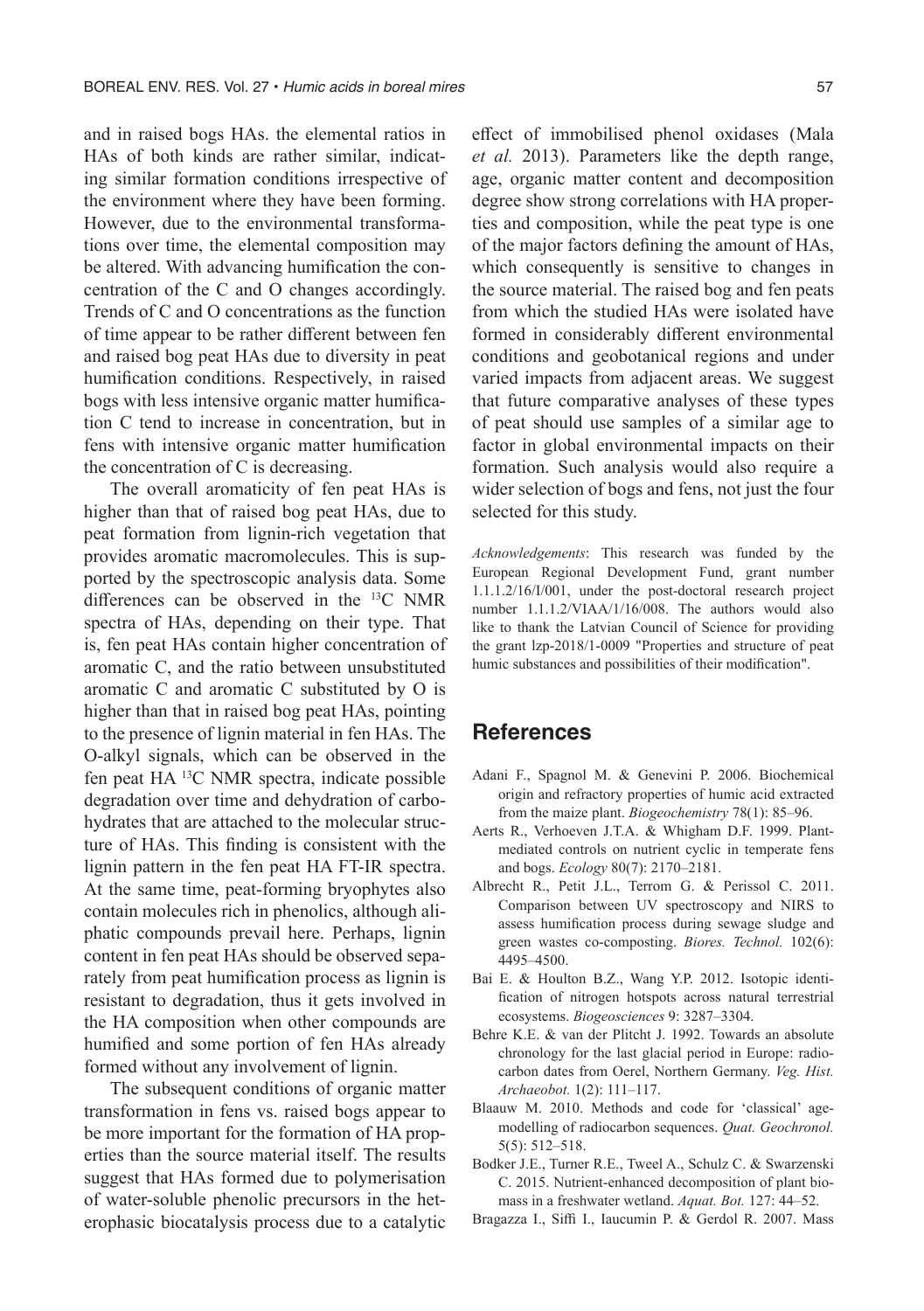loss and nutrient release during litter decay in peatland: the role of microbial adaptability to litter chemistry. *Soil Biol. Biochem.* 39: 257–267.

- Bro R. 1997. PARAFAC. Tutorial and applications. *Chemometr. Intell. Lab. Syst.* 38(2): 149–171.
- Bronic I.K., Horvatincic N., Beresic J. & Obelic B. 2009. Measurement of C-14 activity by liquid scintillation counting. *App. Radiat. Isot.* 67(5): 800–804.
- Carter J. & Barwick V. 2011. *Good practice guide for isotopic ratio mass spectrometry*. FIRMS, London.
- Chen Y., Senesi N. & Schnitzer M. 1977. Information provided on humic substances by E4/E6 ratios. *Soil Sci. Soc. Am. J.* 41: 352–358.
- Davis A.L., McNeill G.P. & Caswell D.C. 1999. Identification and quantification of conjugated linoleic acid isomers in fatty acid mixtures by 13C NMR spectroscopy. *Adv. Con. Lin. A. Res.* 1: 164–179.
- De Paolis F. & Kukkonen J. 1997. Binding of organic pollutants to humic and fulvic acids: influence of pH and the structure of humic material. *Chemosphere* 34(8): 1693–1704.
- Dick D.P., Mangrich A.S., Menezes S.M.C. & Pereira B.F. 2002. Chemical and spectroscopical characterization of humic acids from two south Brazilian coals of different ranks. *J. Braz. Chem. Soc.* 13(2): 177–182.
- Dudare D. & Klavins M. 2012. Raised bog peat humic acid elemental composition: trends of changes and related factors. *Polish J. Soil Sci.* 45(2): 147–164.
- Enev V., Pospisilova L., Klucakova M., Liptaj T. & Doskocil L. 2014. Spectral characterization of selected natural humic substances. *Soil Water Res.* 9(1): 9–17.
- Falkowski P., Scholes R.J., Boyle E., Canadell J., Canfield D., Elser J., Gruber N., Hibbard K., Högberg P., Linder S., Mackenzie F.T., Moore B., Pedersen T., Rosenthal Y., Seitzinger S., Smetacek V. & Steffen W. 2000. The Global Carbon Cycle: A Test of Our Knowledge of Earth as a System. *Science* 290(5490): 291–296.
- Farmer V.C.R. & Morrison I. 1960. Chemical and infrared studies of Phragmites peat and its humic acid. *Scient. Proc. Roy. Dubl. Soc.* 1: 85–104.
- Fiorentino G., Ferrio J.P., Bogaard A., Araus J.L. & Riehl S. 2015. Stable isotopes in archaeobotanical research. *Veg. Hist. Archaeobot.* 24(1): 215–227.
- Fong S. & Mohamed M. 2007. Chemical characterization of humic substances occurring in the peats of Sarawak, Malaysia. Org. *Geochem.* 38(6): 967–976.
- Frimmel F.H. & Christman R.F. 1987. Humic substances: keystones in the carbon cycle. *Trends Ecol. Evol.* 2(11): 326–328.
- Garcia D., Cegarra J., Bernal M.P. & Navarro A. 1993. Comparative evaluation of methods employing alkali and sodium pyrophosphate to extract humic substances from peat. *Commun. Soil Sci. Plant Anal.* 24(13–14): 1481–1494.
- Hasegawa K.I., Asami R., & Takahashi K. 1978. 13C NMR Chemical Shifts and Cationic Reactivity of Linear Conjugated Dienes. *Bull. Chem. Soc. Jpn.* 51(3): 916–920.
- Heiri O., Lotter A.F. & Lemcke G. 2001. Loss on ignition as a method for estimating organic and carbonate content in deposits: reproducibility and comparability of results. *J.*

*Paleolimn.* 25: 101–110.

- Hodgkins S.B., Richardson C.J., Dommain R., Wang H., Glaser P.H., Verbeke B., Winkler B.R., Cobb A.R., Rich V.I., Missilmani M., Flanagan N., Ho M., Hoyt A.M., Harvey C.F., Vining S.R., Hough M.A., Moore T.R., Richard P.J.H., De La Cruz F.B., Toufaily J., Hamdan R., Cooper W.T. & Chanton J.P. 2018. Tropical peatland carbon storage linked to global latitudinal trends in peat recalcitrance. *Nat. Commun.* 9(3640): 1–13.
- Kabucis I. 1995. Geobotanical regions. Nature in Latvia. Latvijas Enciklopēdija, Riga [in Latvian].
- Kalnina A. 1995. Climate Nature in Latvia. Latvijas Enciklopēdija, Riga [in Latvian].
- Kalnina L. 1998. Mire formation in Latvia. In: Pakalne M. (Ed.), Field Guide for the IMCG excursion in Latvia, June 29<sup>th</sup> - July 7<sup>th</sup>, 1998, University of Latvia, Latvia, pp. 17–18.
- Katsumi N., Yonebayashi K., Fujitake N. & Okazaki M. 2015. Relationship between stable carbon and nitrogen isotope ratios of humic acids extracted from Andisols and non-Andisols. *Catena* 127: 214–221.
- Keddy P.A. 2002. *Wetland ecology: principles and conservation*. Cambridge University Press, Cambridge.
- Klavins M. & Sire J. 2010. Variations of humic acid properties within peat profiles. *Mires Peat*: 175–198.
- Klavins, M., Silamikele, I., Nikodemus, O., Kalnina, L., Kuske, E., Rodinov, V. & Purmalis, O. 2009. Peat properties, major and trace element accumulation in bog peat in Latvia. *Baltica* 22(1): 37–49.
- Kleber M. & Lehmann J. 2019. Humic Substances Extracted by Alkali Are Invalid Proxies for the Dynamics and Functions of Organic Matter in Terrestrial and Aquatic Ecosystems. *J. Environ. Qual.* 48: 207–216.
- Kleinert M. & Barth T. 2008. Phenols from lignin. *Chem. Eng. Technol.* 31(5): 736–745.
- Kothawala D.N., Murphy K.R., Stedmon C.A., Weyhenmeyer G.A. & Tranvik L.J. 2013. Inner filter correction of dissolved organic matter fluorescence. *Limnol. Oceanogr. Meth.* 11(12): 616–630.
- Krumins J. 2016. *The influence of peat composition on metallic element accumulation in fens*. *Doctoral thesis*. University of Latvia, Riga.
- Krumins J. 2018. *Parallel factor analysis of peat humic substance 3D fluorescence data. Data treatment and analysis.* University of Latvia, Riga.
- Krumins J., Silamikele I., Purmalis O., Stankevica K., Kuske E., Pujate A., Ozola A., Cerina A., Rutina L. & Stivrins N. 2012. *Peat and sapropel research methods*. Latgales Druka, Riga.
- Krumins J., Klavins M., Krukovskis R., Viksna A. & Busa L. 2019. The evaluation of stable isotopic ratios delta-13C and delta-15N in humic acids along a fen peat profile. *Env. Technol. Res.* 1: 123–126.
- Kubien D.S. & Sage R.F. 2003.  $C_4$  grasses in boreal fens: their occurence in relation to microsite characteristics. *Oecologia* 13(3): 330– 337.
- Kuske E., Silamikele I., Kalnina L. & Klavins M. 2010. Peat formation conditions and peat properties: a study of two ombrotrophic bogs in Latvia. *Mires Peat*: 56–70.
- Latvian Environment, Geology and Meteorology Centre.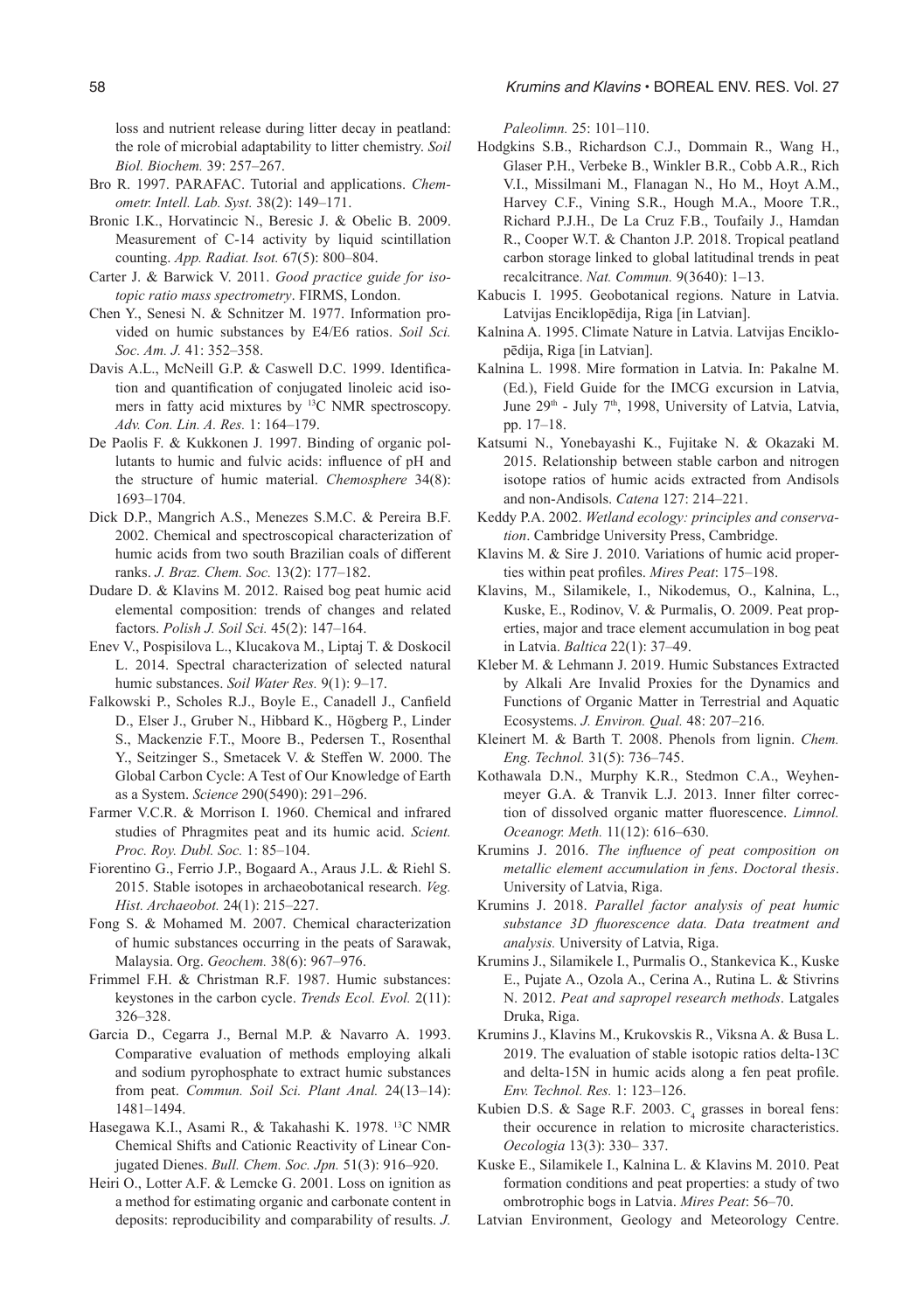Geological map server. https://www.lvmgeo.lv/en/maps

- Lawaetz A.J. & Stedmon C.A. 2009. Fluorescence intensity calibration using the Raman scatter peak of water. *Appl. Spectrosc.* 63(8): 936–940.
- Macrae M.L., Devito K.J., Strack M. & Waddington J.M. 2012. Effect of water table drawdown on peatland nutrient dynamics: implications for climate change. *Biogeochemistry* 112: 661–676.
- Mala J., Cvikrova M., Hrubcova M. & Machova P. 2013. Influence of vegetation on phenolic acid contents in soil. *J. For. Sci.* 59(7): 288–294.
- Malterer T.J., Verry E.S. & Erjaves J.1992. Fibre content and degree of decomposition in peats: review of natural methods. *Soil Sci. Soc. Am. J.* 56: 1200–1211.
- Mathur S.P. & Schnitzer M.A. 1978. A chemical and spectroscopic characterization of some synthetic analogues of humic acids. *Soil Sci Soc. Am. J.* 42: 591–596.
- Morcombe C.R. & Zilm K.W. 2003. Chemical shift referencing in MAS solid state NMR. *J. Magn. Reson.* 162(2): 479–486.
- Murphy K.R., Stedmon C.A., Graeber D. & Bro R. 2013. Fluorescence spectroscopy and multi-way techniques. PARAFAC. *Anal. Methods* 5(23): 6541–6882.
- Nardi S., Pizzeghello D., Muscolo A. & Vianello A. 2002. Physiological effects of humic substances on higher plants. *Soil Biol. Biochem.* 34(11): 1527–1536.
- Nissenbaum A. & Schallinger K.M. 1974. The distribution of the stable carbon isotope (13C/12C) in fractions of soil organic matter. *Geoderma* 11(2): 137–145.
- O'Leary M.H. 1988. Carbon isotopes in photosynthesis: fractionation techniques may reveal new aspects of carbon dynamics in plants. *BioScience* 38(5): 328–336.
- Olk D.C., Bloom P.R., Perdue E.M., Chen Y., McKnight D.M., Farenhorst A., Senesi N., Chin Y.P., Schmitt-Koplin P., Hertkorn N. & Harir M. 2019. Environmental and agricultural relevance of humic fractions extracted by alkali from soils and natural waters. *J. Environ. Qual.* 48: 217–232.
- *Pakarinen* P. 1995. Classification of boreal mires in Finland and Scandinavia: A review. *Vegetatio* 118: 29–38.
- Ptereka T., Hajek M., Jirousek M., Jimenez-Alfaro B., Aunina L., Bergamini A., Dite D., Felbaba-Klushyna L., Graf U., Hajkova P., Hettenbergova E., Ivchenko T.G., Jansen F., Koroleva N.E., Lapshina E.D., Lazarevic P.D., Moen A., Nepreenko M.G., Pawlikowski P., Pleskova Z., Sekulova L., Tahvanainen T., Thiele A., Bita-Nicolae C., Brisse H., Custerevska R., De Bie E., Ewald J., FitzPatrick U., Font X., Jandt U., Kacko Z., Kuzemko A., Landucci F., Moeslund J.E., Perez-Haase A., Rosomavicius V., Rodwell J.S., Schaminee J.K.J., Silc U., Stancic Z. & Chutry M. 2017. Formalized classification of European fen vegetation at the alliance level. *App. Veg. Sci.* 20(1): 124–142.
- Reimer P.J., Baillie M.G.L., Bard E., Bayliss A., Beck J.W., Blackwell P.G., Bronk-Ramsey C., Buck C.E., Burr G.S., Edwards R.L., Friedrich M., Grootes P.M., Guilderson T.P., Hajdas I., Heaton T.J., Hogg A.G., Hughen K.A., Kaiser K.F., Kromer B., McCormac F.G., Manning S.W., Reimer R.W., Richards D.A., Southon J.R., Talamo S., Turney C.S.M., van der Plicht J. & Weyhen-

meyer C.E. 2009. IntCal09 and Marine09 radiocarbon age calibration curves, 0–50,000 years cal BP. *Radiocarbon* 51(4): 1111–1150.

- Russian Federation Ministry of the Fuel Industry. 1974. GOST 10650-72: Peat. Determination of the disintegration degree. Standards Publishing House, Moscow. [in Russian].
- Russian Federation Ministry of the Fuel Industry. 1990. GOST 28245-89 (1990): Turf. Methods for determination of botanical composition and degree of decomposition. Standards Publishing House, Moscow. [in Russian].
- Saito B. & Seckler M.M. 2014. Alkaline extraction of humic substances from peat applied to organic–mineral fertilizer production. *Brazilian J. Chem. Eng.* 31(3): 675–682.
- Saiz-Jimenez C. 1996. The chemical structure of humic substances: recent advances. *Humic substances in terrestrial ecosystems*, 1-44.
- Schaffhauser A., Payette S., Gerneau M. & Robert E.C. 2016. Soil paludification and sphagnum bog initiation: the influence of indurated podzolic soil and fire. *Boreas*  46(3): 428–441.
- Schulten H.R. 1995. The three-dimensional structure of humic substances and soil organic matter studied by computational analytical chemistry. *Fresenius' journal of analytical chemistry* 351(1): 62–73.
- Seyboth K., Matschoss P., Kadner S., Zwickel T., Eickemeier P., Hansen G., Schlomer S. & von Stechow C. 2012. *Special report of the intergovernmental panel on climate change. Renewable energy sources and climate change mitigation. Summary for policymakers and technical summary.* Potsdam Institute for Climate Impact Research, Potsdam.
- Silamikele I., Nikodemus O., Kalnina L., Purmalis O., Sire J. & Klavins M. 2010a. Properties of peat in ombrotrophic bogs depending on the humification process. *Mires Peat*: 71–96.
- Silamikele I., Nikodemus O., Kalnina L., Purmalis O. & Klavins, M. 2010b. Peat humification character in two ombrotrophic bogs depending on peat properties. *In Proceedings of the Latvian Academy of Sciences. Section B. Natural, Exact, and Applied Sciences* 64(3-4):159–166.
- Silamikele I., Klavins M. & Nikodemus O. 2011. Major and trace element distribution in the peat from ombrotrophic bogs in Latvia. *Journal of Environmental Science and Health Part A* 46(7): 805–812.
- Stevenson F.J. 1994. *Humus chemistry: genesis, composition, reactions*. John Willey & Sons, New York.
- Sundseth K. 2009. Natura 2000 in the Boreal region. Office for Official Publications of the European Communities, Luxembourg.
- Swift R.S. 1996. Organic matter characterization (chap 35). pp. 1018-1020. *In*: D.L. Sparks *et al.* (eds) *Methods of soil analysis. Part 3. Chemical methods*. Soil Sci. Soc. Am. Book Series: 5. Soil Sci. Soc. Am. Madison, WI.
- Tfaily M.M., Cooper W.T., Kostka J.E., Chanton P., Schadt C.W., Hanson P.J., Iversen C. & Chanton J.P. 2014. Organic matter transformation in the peat column at Marcell experimental forest: humification and verti-